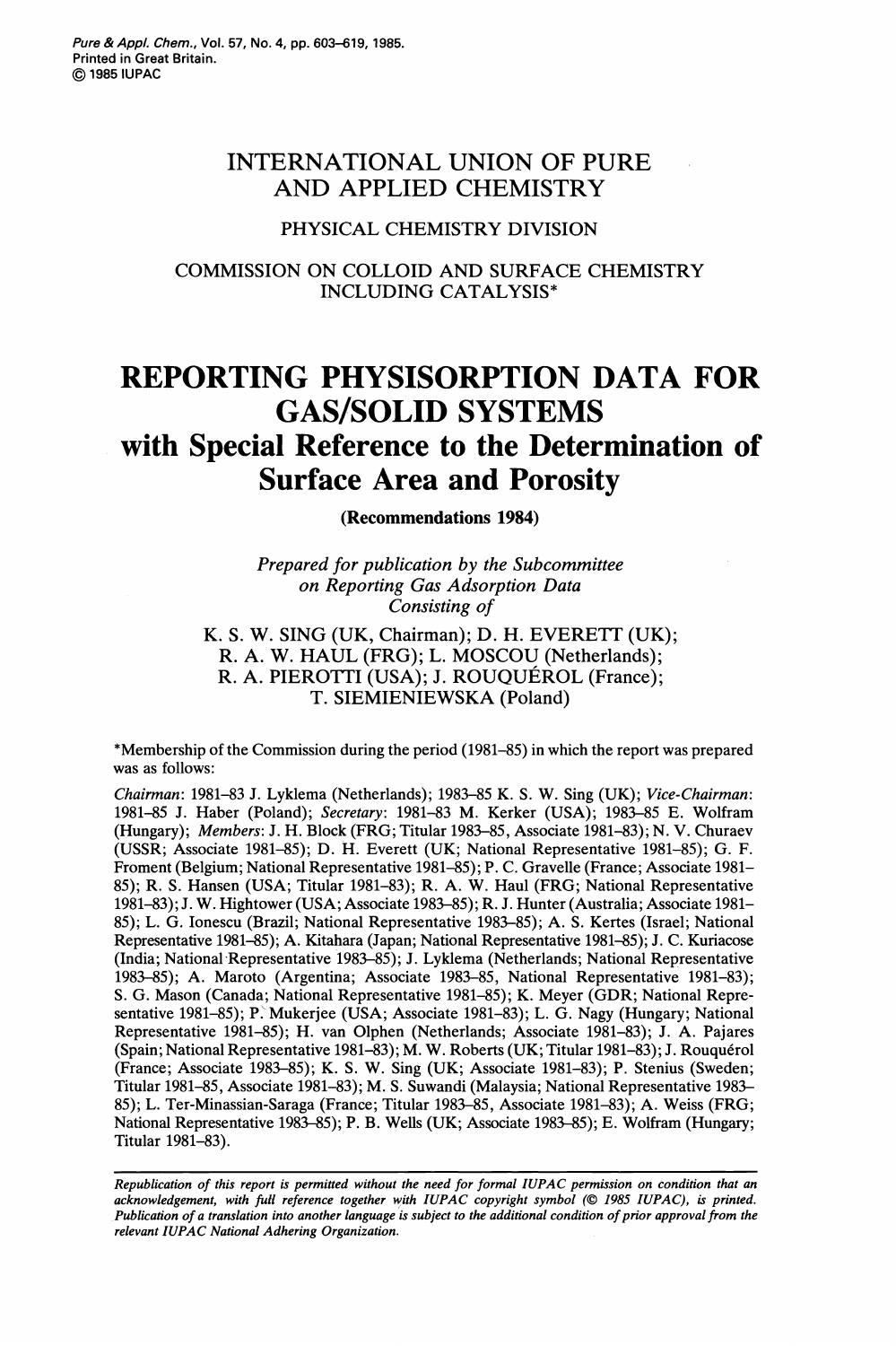# Reporting physisorption data for gas/solid systems — with special reference to the determination of surface area and porosity

The purpose of this Manual is two-fold: first to draw attention to the problems and ambiguities which have arisen in connection with the reporting of gas adsorption (physisorption) data; second to formulate proposals for the standardisation of procedures and terminology which will lead to a generally accepted code of practice. The proposals are based on, and are in general accordance with, the Manual of Symbols and Terminology for Physicochemical Quantities and Units (1979) and Parts I and II of Appendix II (1972 and 1976).

The first stage in the interpretation of a physisorption isotherm is to identify the isotherm type and hence the nature of the adsorption process(es): monolayer-multilayer adsorption, capillary condensation or micropore filling. The BET method is unlikely to yield a value of the actual surface area if the isotherm is either Type I or Type III; but both Type II and Type IV isotherms are, in general, amenable to the BET analysis, provided that the value of C is neither too low nor too high and that the BET plot is linear in the region of the isotherm containing Point B.

The computation of mesopore size distribution is valid only if the isotherm is of Type IV, but in view of the complexity of most pore systems little is to be gained by the application of an elaborate method of computation. If a Type I isotherm exhibits a nearly constant adsorption at high relative pressure, the micropore volume is given by the amount adsorbed at the plateau. At present there is no reliable procedure available for the computation of the micropore size distribution from a single isotherm.

A check list is recommended to assist authors in the measurement of adsorption isotherms and the presentation of the data in the primary literature.

#### **CONTENTS**

#### SECTION 1. INTRODUCTION

- SECTION 2. GENERAL DEFINITIONS AND TERMINOLOGY
- SECTION 3. METHODOLOGY
	- 3.1 Methods for the determination of adsorption isotherms
	- 3.2 Operational definitions of adsorption
- SECTION 4. EXPERIMENTAL PROCEDURES
	- 4.1 Outgassing the adsorbent<br>4.2 Determination of the adsor
	- Determination of the adsorption isotherm

#### SECTION 5. EVALUATION OF ADSORPTION DATA

- 5.1 Presentation of primary data<br>5.2 Classification of adsorption is
- 5.2 Classification of adsorption isotherms<br>5.3 Adsorption hysteresis
- Adsorption hysteresis

## SECTION 6. DETERMINATION OF SURFACE AREA

- 6.1 Application of the BET method
- 6.2 Empirical procedures for isotherm analysis

#### SECTION 7. ASSESSMENT OF MESOPOROSITY

- 7.1 Properties of porous materials
- 7.2 Application of the Kelvin equation<br>7.3 Computation of mesopore size distr
- Computation of mesopore size distribution
- SECTION 8. ASSESSMENT OF MICROPOROSITY
	- 8.1 Terminology<br>8.2 Concent of s
	- Concept of surface area
	- 8.3 Assessment of micropore volume

## SECTION 9. GENERAL CONCLUSIONS AND RECOMMENDATIONS.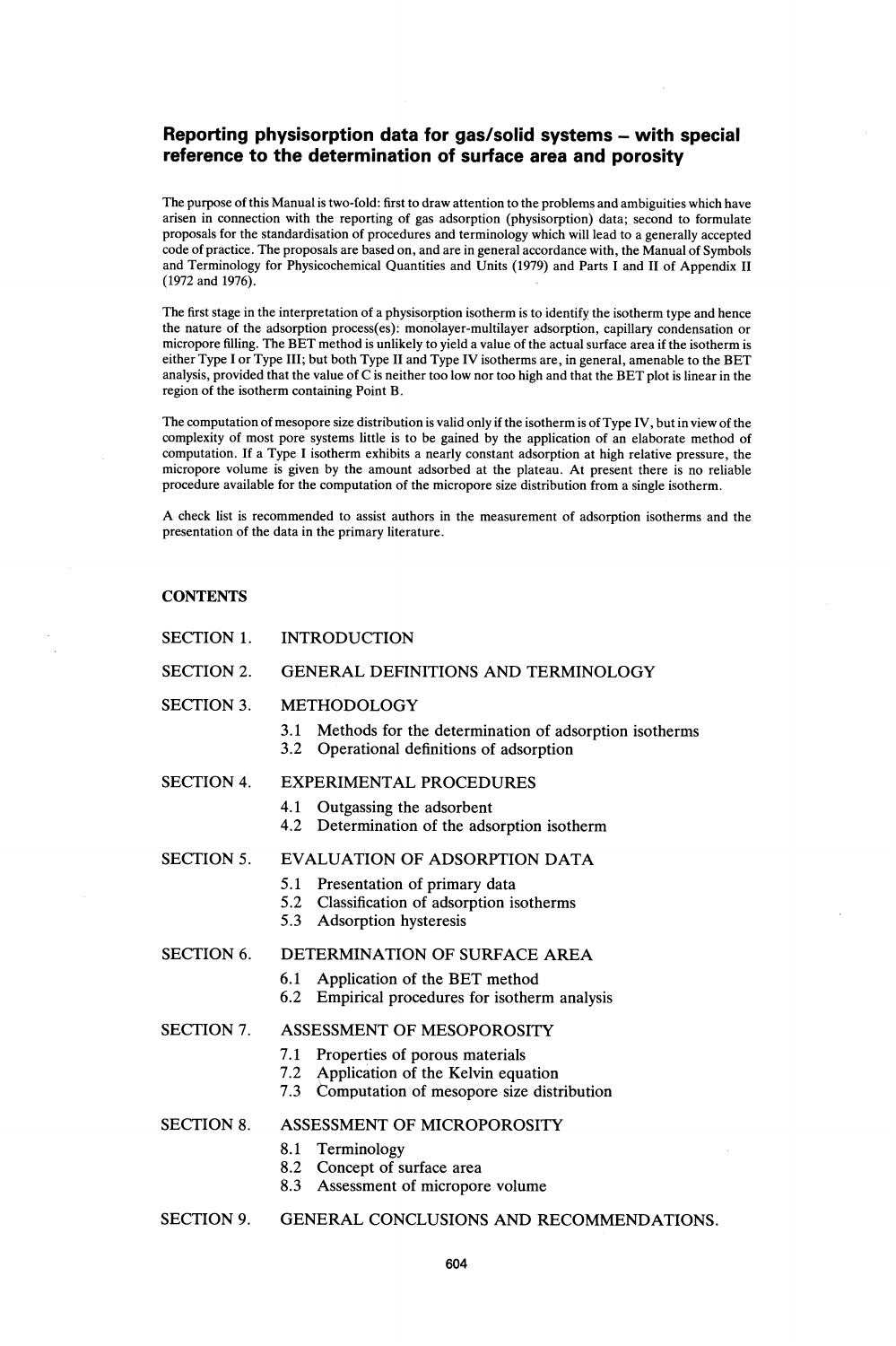#### SECTION 1. INTRODUCTION

Gas adsorption measurements are widely used for determining the surface area and pore size distribution of a variety of different solid materials, such as industrial adsorbents, catalysts, pigments, ceramics and building materials. The measurement of adsorption at the gas/solid interface also forms an essential part of many fundamental and applied investigations of the nature and behaviour of solid surfaces.

Although the role of gas adsorption in the characterisation of solid surfaces is firmly established, there is still a lack of general agreement on the evaluation, presentation and interpretation of adsorption data. Unfortunately, the complexity of most solid surfaces — especially those of industrial importance — makes it difficult to obtain any independent assessment of the physical significance of the quantities derived (e.g. the absolute magnitude of the surface area and pore size).

A number of attempts have been made (see Note a), at a national level, to establish standard procedures for the determination of surface area by the BET-nitrogen adsorption method. In addition, the results have been published (see Note b) of an SCI/JUPACINPL project on surface area standards. This project brought to light a number of potential sources of error in the determination of surface area by the gas adsorption method.

The purpose of the present Manual is two-fold: first to draw attention to the problems and ambiguities which have arisen in connection with the reporting of gas adsorption (physisorption) data; and second to formulate proposals for the standardisation of procedures and terminology which will lead to a generally accepted code of practice . The Manual does not aim to provide detailed operational instructions or to give a comprehensive account of the theoretical aspects of physisorption. The determination of the surface area of supported metals is not dealt with here — despite the importance of this topic in the context of heterogeneous catalysis — since this necessarily involves chemisorption processes.

The present proposals are based on, and are in general accordance with, the Manual of Symbols and Terminology for Physicochemical Quantities and Units (see Note c) and Parts I and II of Appendix II (see Note d). Although it has been necessary to extend the terminology, the principles are essentially those developed in Part I.

## SECTION 2. GENERAL DEFINITIONS AND TERMINOLOGY

The definitions given here are essentially those put forward in Appendix II, Part I, §1.1 and Part II, §1.2. Where a caveat is added, it is intended to draw attention to a conceptual difficulty or to a particular aspect which requires further consideration.

Adsorption (in the present context, positive adsorption at the gas/solid interface) is the enrichment of one or more components in an interfacial layer. Physisorption (as distinct from *chemisorption*) is a general phenomenon: it occurs whenever an adsorbable gas (the *adsorptive*) is brought into contact with the surface of a solid (the *adsorbent*). The intermolecular forces involved are of the same kind as those responsible for the imperfection of real gases and the condensation of vapours. In addition to the attractive dispersion forces and the short range repulsive forces, specific molecular interactions (e.g. polarisation, field-dipole, field gradient-quadrupole) usually occur as a result of particular geometric and electronic properties of the adsorbent and adsorptive.

Note a. British Standard 4359: Part 1: 1969. Nitrogen adsorption (BET method). Deutsche Normen DIN 66131, 1973. Bestimmung der spezifischen Oberfläche von Feststoffen durch Gasadsorption nach Brunauer, Emmett und Teller (BET). Norme Française 11—621, 1975. Determination de l'aire massique (surface specifique) des poudres par adsorption degaz. American National Standard, ASTM D 3663—78. Standard test method for surface area of catalysts. Note b. D. H. Everett, G. D. Parfitt, K. S. W. Sing and R. Wilson, J. appl. Chem. Biotech 24, 199 (1974).

Note c. Manual of Symbols and Terminology for Physicochemical Quantities and Units prepared for publication by D. H. Whiffen, Pure Applied Chem., 51, 1—41 (1979).

Note d. Part I of Appendix II, Definitions, Terminology and Symbols in Colloid and Surface Chemistry, prepared by D. H. Everett, Pure Applied Chem., 31, 579—638 (1972).

Part II of Appendix II, Terminology in Heterogeneous Catalysis, prepared for publication by R. L. Burwell, Jr., Pure Applied Chem., 45, 71—90 (1976).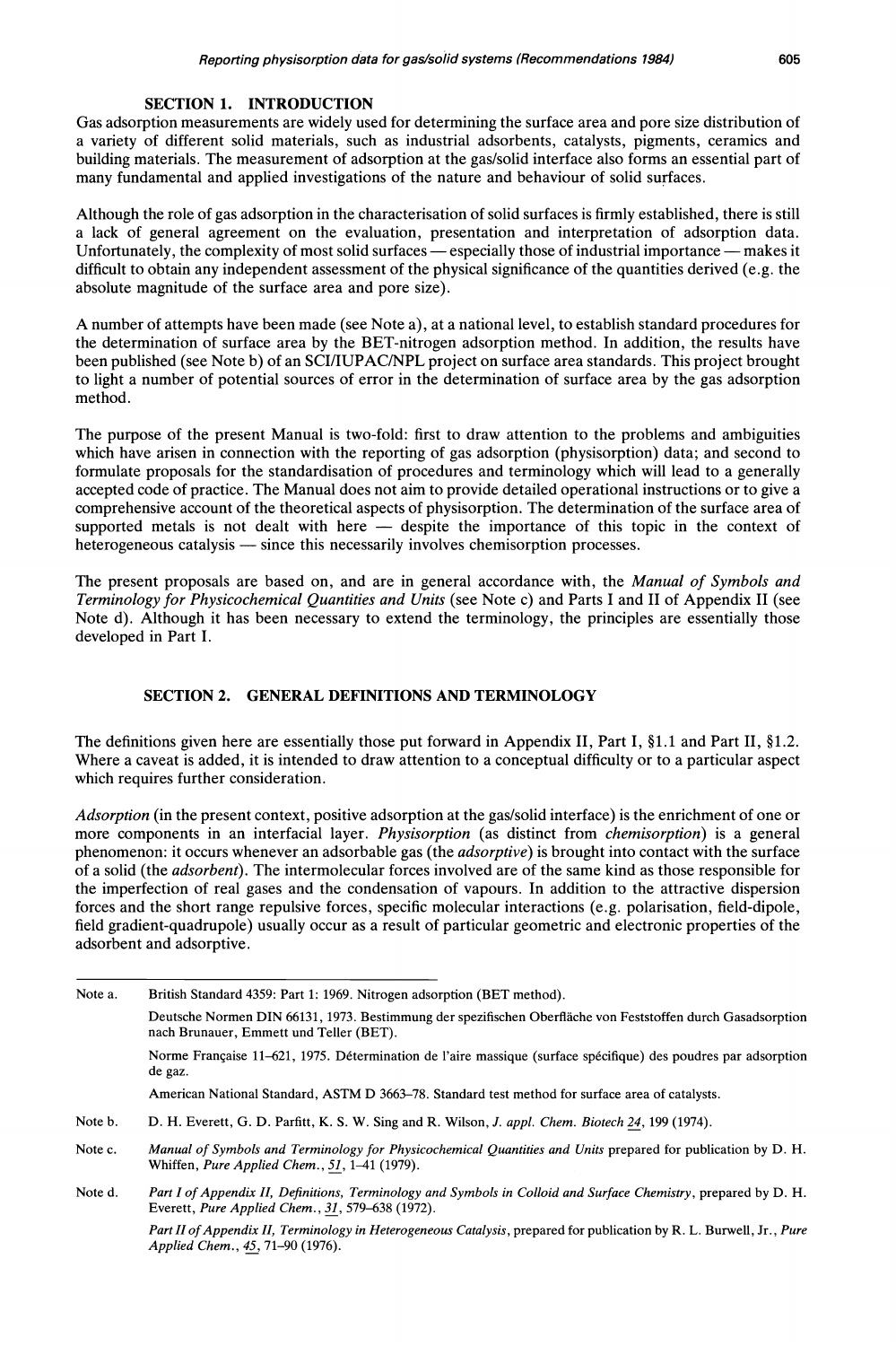It is convenient to regard the interfacial layer as comprising two regions: the surface layer of the adsorbent (often simply called the adsorbent surface) and the adsorption space in which enrichment of the adsorptive can occur. The material in the adsorbed state is known as the adsorbate, as distinct from the adsorptive, i.e. the substance in the fluid phase which is capable of being adsorbed.

When the molecules of the adsorptive penetrate the surface layer and enter the structure of the bulk solid, the term absorption is used. It is sometimes difficult, impossible or irrelevant to distinguish between adsorption and absorption: it is then convenient to use the wider term *sorption* which embraces both phenomena and to use the derived terms sorbent, sorbate and sorptive.

The term *adsorption* may also be used to denote the process in which adsorptive molecules are transferred to, and accumulate in, the interfacial layer. Its counterpart, *desorption*, denotes the converse process, in which the amount adsorbed decreases. Adsorption and desorption are often used adjectivally to indicate the direction from which experimentally determined adsorption values have been approached, e.g. the adsorption curve (or point) and the desorption curve (or point). Adsorption hysteresis arises when the adsorption and desorption curves do not coincide.

The relation, at constant temperature, between the amount adsorbed (properly defined in Section 3.2) and the equilibrium pressure of the gas is known as the adsorption isotherm.

Many adsorbents of high surface area are porous and with such materials it is often useful to distinguish between the external and internal surface. The external surface is usually regarded as the envelope surrounding the discrete particles or agglomerates, but is difficult to define precisely because solid surfaces are rarely smooth on an atomic scale. A suggested convention is that the external surface be taken to include all the prominences and also the surface of those cracks which are wider than they are deep; the internal surface then comprises the walls of all cracks, pores and cavities which are deeper than they are wide and which are accessible to the adsorptive . In practice , the demarcation is likely to depend on the methods of assessment and the nature of the pore size distribution. Because the accessibility of pores may depend on the size and shape of the gas molecules, the area of, and the volume enclosed by, the internal surface as determined by gas adsorption may depend on the dimensions of the adsorptive molecules (molecular sieve effect). The roughness of a solid surface may be characterized by a roughness factor, i.e. the ratio of the external surface to the chosen geometric surface.

In the context of physisorption, it is expedient to classify pores according to their sizes:

- (i) pores with widths exceeding about 50 nm (0.05  $\mu$ m) are called *macropores*;
- (ii) pores of widths between 2 nm and 50 nm are called mesopores;
- (iii) pores with widths not exceeding about 2 nm are called *micropores*.

These limits are to some extent arbitrary since the pore filling mechanisms are dependent on the pore shape and are influenced by the properties of the adsorptive and by the adsorbent-adsorbate interactions. The whole of the accessible volume present in micropores may be regarded as adsorption space and the process which then occurs is micropore filling, as distinct from surface coverage which takes place on the walls of open macropores or mesopores. Micropore filling may be regarded as a primary physisorption process (see Section 8); on the other hand, physisorption in mesopores takes place in two more or less distinct stages (monolayer-multilayer adsorption and capillary condensation).

In *monolayer adsorption* all the adsorbed molecules are in contact with the surface layer of the adsorbent. In multilayer adsorption the adsorption space accommodates more than one layer of molecules so that not all adsorbed molecules are in direct contact with the surface layer of the adsorbent. In *capillary* condensation the residual pore space which remains after multilayer adsorption has occurred is filled with condensate separated from the gas phase by menisci. Capillary condensation is often accompanied by hysteresis. The term capillary condensation should not be used to describe micropore filling because this process does not involve the formation of liquid menisci.

For physisorption, the *monolayer capacity*  $(n_m)$  is usually defined as the amount of adsorbate (expressed in appropriate units) needed to cover the surface with a complete monolayer of molecules (Appendix II, Part I, § 1.1.7). In some cases this may be a close-packed array but in others the adsorbate may adopt a different structure. Quantities relating to monolayer capacity may be denoted by the subscript m. The *surface coverage* ( $\theta$ ) for both monolayer and multilayer adsorption is defined as the ratio of the amount of adsorbed substance to the monolayer capacity.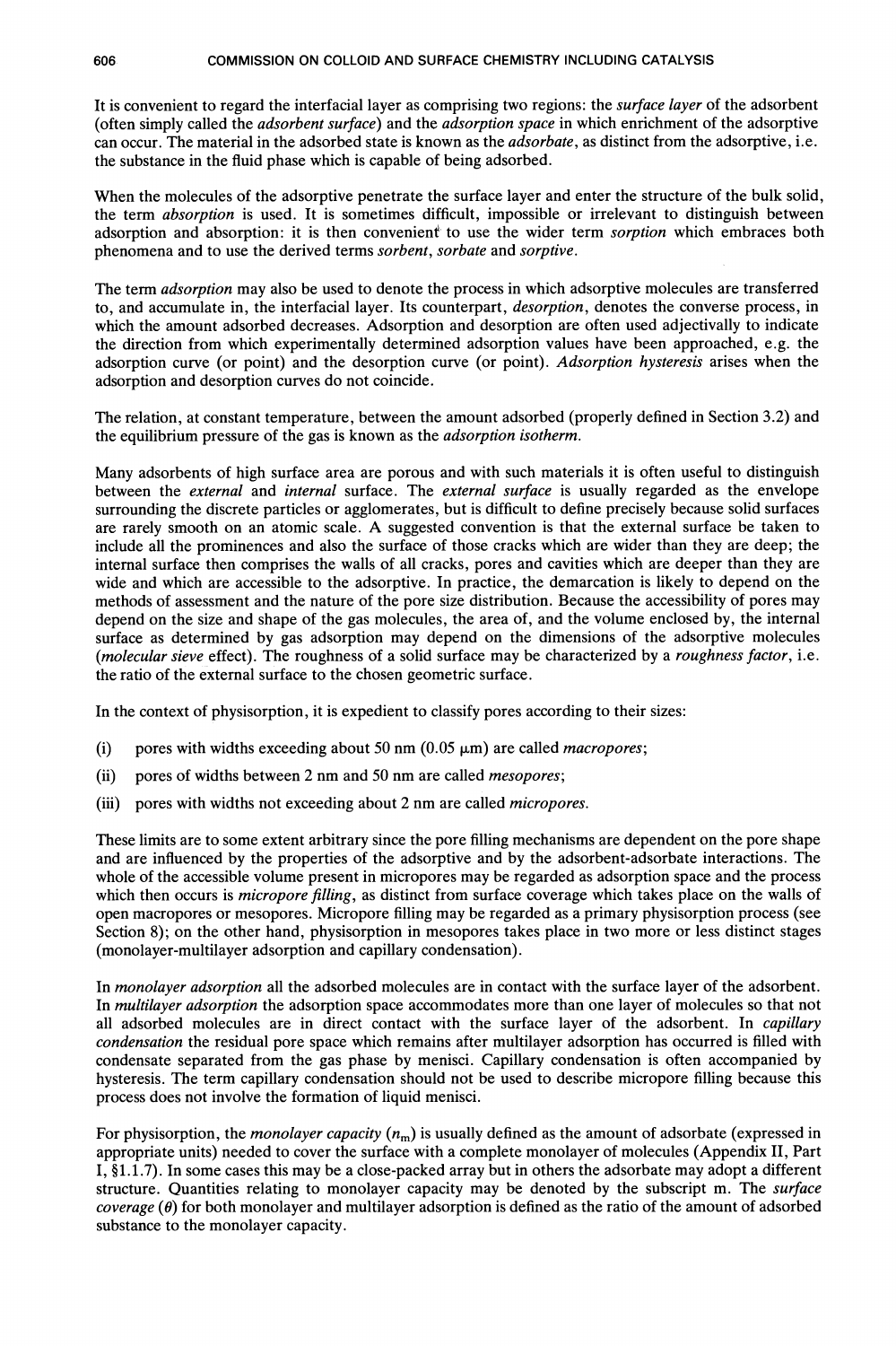The surface area  $(A_s)$  of the adsorbent may be calculated from the monolayer capacity  $(n_m^a)$  in moles), provided that the area  $(a_m)$  effectively occupied by an adsorbed molecule in the complete monolayer is known.

Thus,

$$
A_{\rm s}=n_{\rm m}^{\rm a}.L.a_{\rm m}
$$

where L is the Avogadro constant. The *specific surface area*  $(a<sub>s</sub>)$  refers to unit mass of adsorbent:

$$
a_{\rm s} = \frac{A_{\rm s}}{m} \; .
$$

Appendix II, Part I recommends the symbols A,  $A_s$  or S and a,  $a_s$  or s for area and specific area, respectively, but  $A_s$  and  $a_s$  are preferred to avoid confusion with Helmholtz energy A or entropy S.

In the case of micropore filling, the interpretation of the adsorption isotherm in terms of surface coverage may lose its physical significance. It may then be convenient to define a *monolayer equivalent area* as the area, or specific area, respectively, which would result if the amount of adsorbate required to fill the micropores were spread in a close-packed monolayer of molecules (see Section 8).

## SECTION 3. METHODOLOGY

## 3.1 Methods for the determination of adsorption isotherms

The many different procedures which have been devised for the determination of the amount of gas adsorbed may be divided into two groups: (a) those which depend on the measurement of the amount of gas removed from the gas phase (i.e. gas volumetric methods) and (b) those which involve the measurement of the uptake of the gas by the adsorbent (e.g. direct determination of increase in mass by gravimetric methods). Many other properties of the adsorption system may be related to the amount adsorbed, but since they require calibration they will not be discussed here. In practice, static or dynamic techniques may be used to determine the amount of gas adsorbed.

In the static volumetric determination a known quantity of pure gas is usually admitted to a confined volume containing the adsorbent, maintained at constant temperature. As adsorption takes place, the pressure in the confined volume falls until equilibrium is established. The amount of gas adsorbed at the equilibrium pressure is given as the difference between the amount of gas admitted and the amount of gas required to fill the space around the adsorbent, i.e. the *dead space*, at the equilibrium pressure. The adsorption isotherm is usually constructed point-by-point by the admission to the adsorbent of successive charges of gas with the aid of a volumetric dosing technique and application of the gas laws. The volume of the dead space must, of course, be known accurately: it is obtained (see Section 3.2) either by pre-calibration of the confined volume and substracting the volume of the adsorbent (calculated from its density), or by the admission of a gas which is adsorbed to a negligible extent (see Section 3.2) Nitrogen adsorption isotherms at the temperature of the boiling point of nitrogen at ambient atmospheric pressure are generally determined by the volumetric method; they provide the basis for the various standard procedures which have been proposed for the determination of surface area (see references in Section 1).

Recent developments in vacuum microbalance techniques have revived the interest in gravimetric methods for the determination of adsorption isotherms. With the aid of an *adsorption balance* the change in weight of the adsorbent may be followed directly during the outgassing and adsorption stages. A gravimetric procedure is especially convenient for measurements with vapours at temperatures not too far removed from ambient. At both high and low temperatures, however, it becomes difficult to control and measure the exact temperature of the adsorbent, which is particularly important in the determination of mesopore size distribution.

In principle, a 'continuous' procedure can be used to construct the isotherm under quasi-equilibrium conditions: the pure adsorptive is admitted (or removed) at a slow and constant rate and a volumetric or gravimetric technique used to follow the variation of the amount adsorbed with increase (or decrease) in pressure. A carrier gas technique, making use of conventional gas chromatrographic equipment, may be employed to measure the amount adsorbed provided that the adsorption of the carrier gas is negligible. In all types of measurement involving gas flow it is essential to confirm that the results are not affected by change in flow rate and to check the agreement with representative isotherms determined by a static method.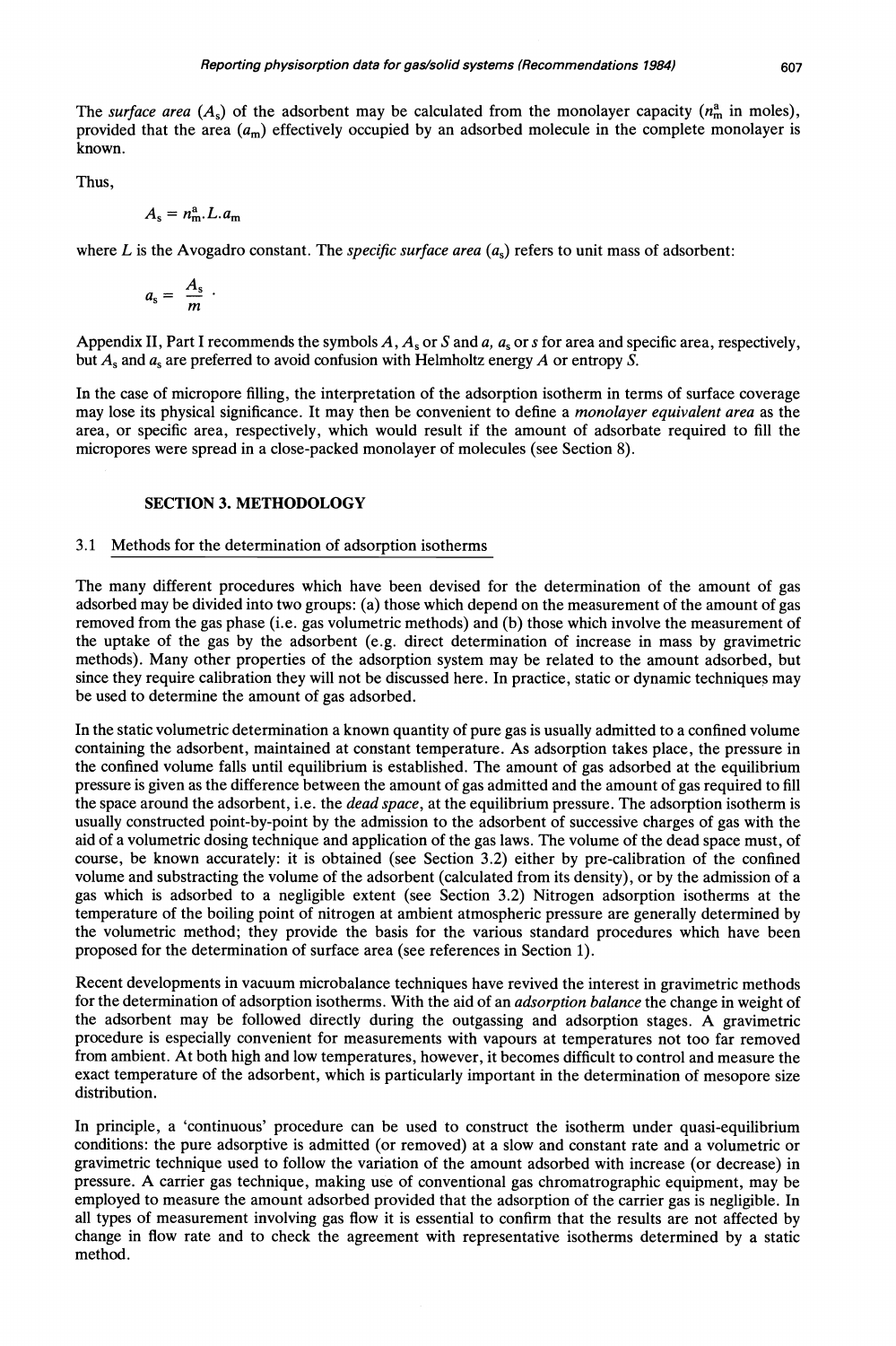#### 3.2 Operational definitions of adsorption

To examine the fundamental basis on which experimental definitions depend, consider an adsorption experiment incorporating both volumetric and gravimetric measurements (see Fig. 1). A measured amount,  $n$ , of a specified gas (see Note e), is introduced into the system whose total volume,  $V$ , can be varied at constant temperature, T. Measurements are made of  $V$ ,  $p$  (the equilibrium pressure) and w (the apparent mass,  $m$ , of adsorbent).



In a calibration experiment the balance pan contains no adsorbent. The total volume,  $V^{\circ}$ , of the system is now simply related to the amount,  $n^{\circ}$ , of gas admitted:

$$
V^{\mathrm{o}}=n^{\mathrm{o}}v^{\mathrm{g}}(T,p),
$$

where  $v^{g}(T,p)$  is the molar volume of the gas at T and p, and is known from its equation of state. If the buoyancy effect arising from the balance itself is negligible, the apparent weight will remain constant. Since the gas concentration,  $c^{\circ} = 1/v^{g}$ , is constant throughout the volume  $V^{\circ}$ ,

$$
n^{\rm o} = \int_{\text{all } V^{\rm o}} c^{\rm o} dV = c^{\rm o} v^{\rm o} = \frac{V^{\rm o}}{v^{\rm g}}.
$$

A mass, m, of adsorbent (weighing  $w^{\circ}$  in vacuum) is now introduced and the experiment repeated using the same amount of gas. If adsorption is detectable at the given T, p, the volume V will usually be less than  $V^{\circ}$ and the apparent weight of the adsorbent will increase from  $w^{\circ}$  to w.

 $V/v^g$  is the amount of gas which would be contained in the volume V if the gas concentration were uniform throughout the volume. That the amount actually present is  $n<sup>o</sup>$  means that local variations in gas concentration must occur: the gas concentration within the bulk of the solid is zero, but is greater than  $c^{\circ}$  in the interfacial layer. The difference between  $n^{\circ}$  and  $V/v^{\rm g}$  may be called the *apparent adsorption* 

$$
n^{\rm a} \left( \text{app} \right) = n^{\rm o} - V/v^{\rm g},
$$

and is a directly observable quantity. The precision with which it can be measured is controlled only by the experimental precision in T, p and V, and by the reliability with which  $v^g$  (and  $c^o$ ) can be calculated from the equation of state of the gas.

The apparent adsorption may, alternatively, be defined by measuring the amount of gas which has to be added to the system at constant T, p to increase the volume V back to  $V^{\circ}$ . The apparent adsorption is then equal to the extra amount of gas which can be accommodated in a volume  $V^{\circ}$  at a given T, p when the solid is introduced. It can, therefore, be expressed in terms of the local deviations of the concentration,  $c$ , of adsorptive molecules, from the bulk concentration  $c^{\circ}$ :

$$
n^{a}(\text{app}) = \int_{V^{\circ}} (c - c^{\circ}) dV.
$$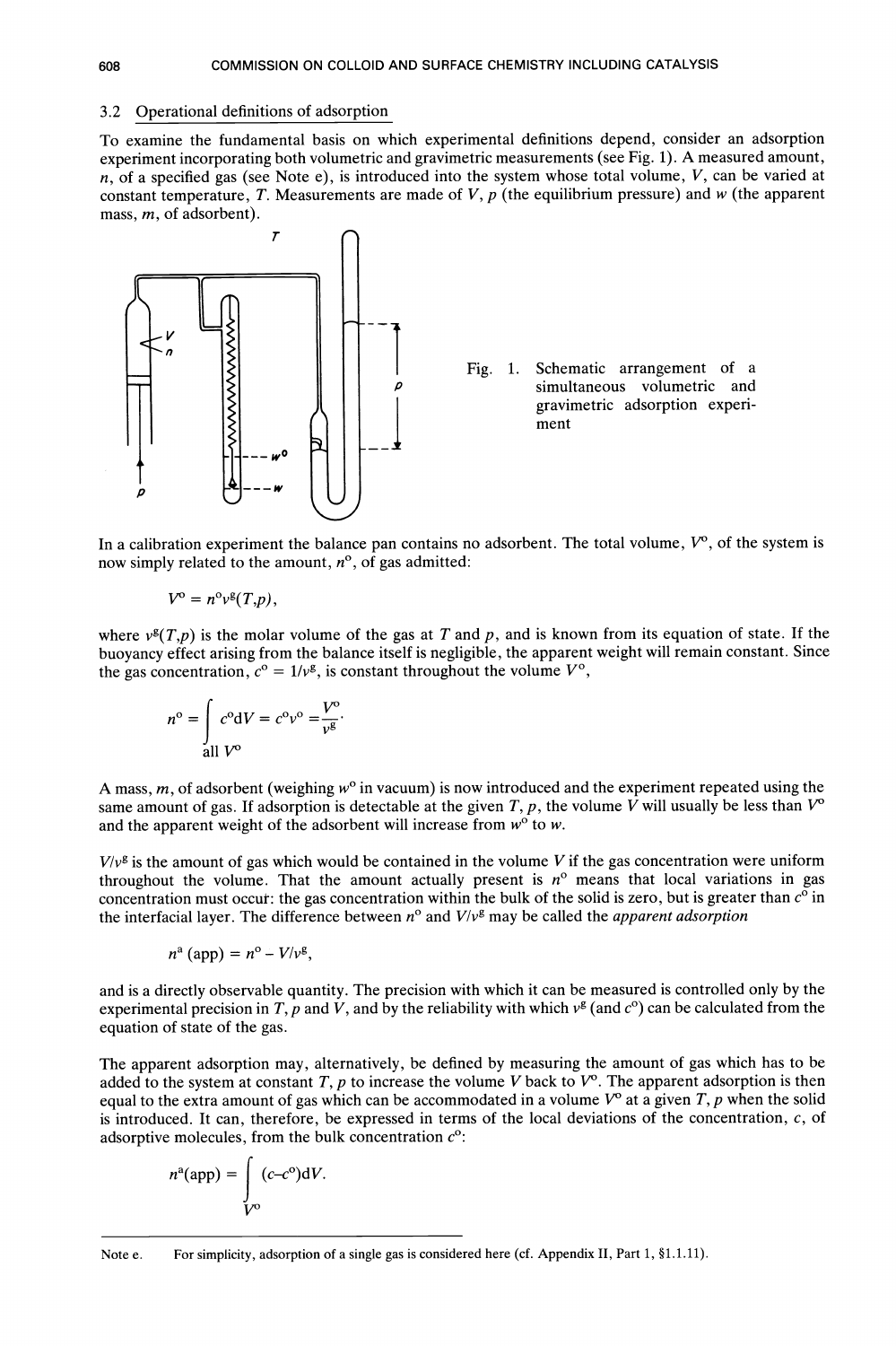$$
n^{a}(\text{app}) = -c^{o}V^{s} + \int_{V^{g}} (c - c^{o})dV.
$$

The first term represents the amount of gas excluded by the solid, while the second is the extra amount of gas accommodated because of the accumulation of gas in the neighbourhood of the solid surface. If the adsorption is very weak the first term may exceed the second and the apparent adsorption may be negative  $(V>V^{\circ}).$ 

The quantity

$$
n^{a} = n^{a}(\text{app}) + c^{o}V^{s} = \int_{V^{g}} (c - c^{o})dV
$$

is thus equal to the Gibbs adsorption (see note f) (surface excess amount of adsorbed substance — see Part I, §1.1.8) when the surface of the solid is taken as the Gibbs dividing surface: it is the difference between the amount of substance actually present in the interfacial layer and that which would be present at the same equilibrium gas pressure in a reference system in which the gas phase composition is constant up to the Gibbs surface, and in which no adsorptive penetrates into the surface layer or the bulk of the solid.

The operational definition of  $n<sup>a</sup>$  is thus

$$
n^{a} = \int_{V^{g}} (c - c^{o}) dV = n - c^{o} V^{g},
$$

where  $n$  is the total amount of gas admitted.

The precision with which  $n^a$  can be determined depends, not only on the precision of T, p, V and  $v^g$  but also on the precision with which  $V^s$  (and hence  $V^g$ ) is known.

The volume of the solid (i.e. the volume enclosed by the Gibbs surface) is often defined experimentally as that volume which is not accessible to a non-sorbable gas (e.g. helium — leading to the *helium dead-space*). In making this identification it is assumed that the volume available to He atoms is the same as that for molecules of the gas under investigation (which is not true, for example, if the solid acts as a molecular sieve, or if the molecules of the gas are significantly larger than the He atom), and that the solid does not swell under the influence of the adsorbate. Helium adsorption may occur if the solid contains very fine pores (or pore entrances) and the only proof that the adsorption is zero is that the apparent value of  $V^s$  is independent of temperature. It is usual to take the high temperature limit of  $V^s$  as being the correct value, but if  $V^s$  is determined at a temperature widely different from that used in an adsorption experiment, a correction for the thermal expansion of the solid may be required.

Alternatively,  $V^s$  may be estimated from the known density of the bulk solid with the implied assumption that this is the same as that of the material of the adsorbent.

The above discussion in terms of the volumetric technique when applied to gravimetric measurements gives for the apparent change in weight

$$
\triangle w = w - w_{\rm o} = \left[ n^{\rm a} - \frac{V^{\rm s}}{v^{\rm g}} \right] M
$$

where  $M$  is the molar mass of the adsorptive.

 $\Delta w$   $V^s$ Thus  $n^a = \frac{\Delta W}{M} + \frac{1}{V^g}$ .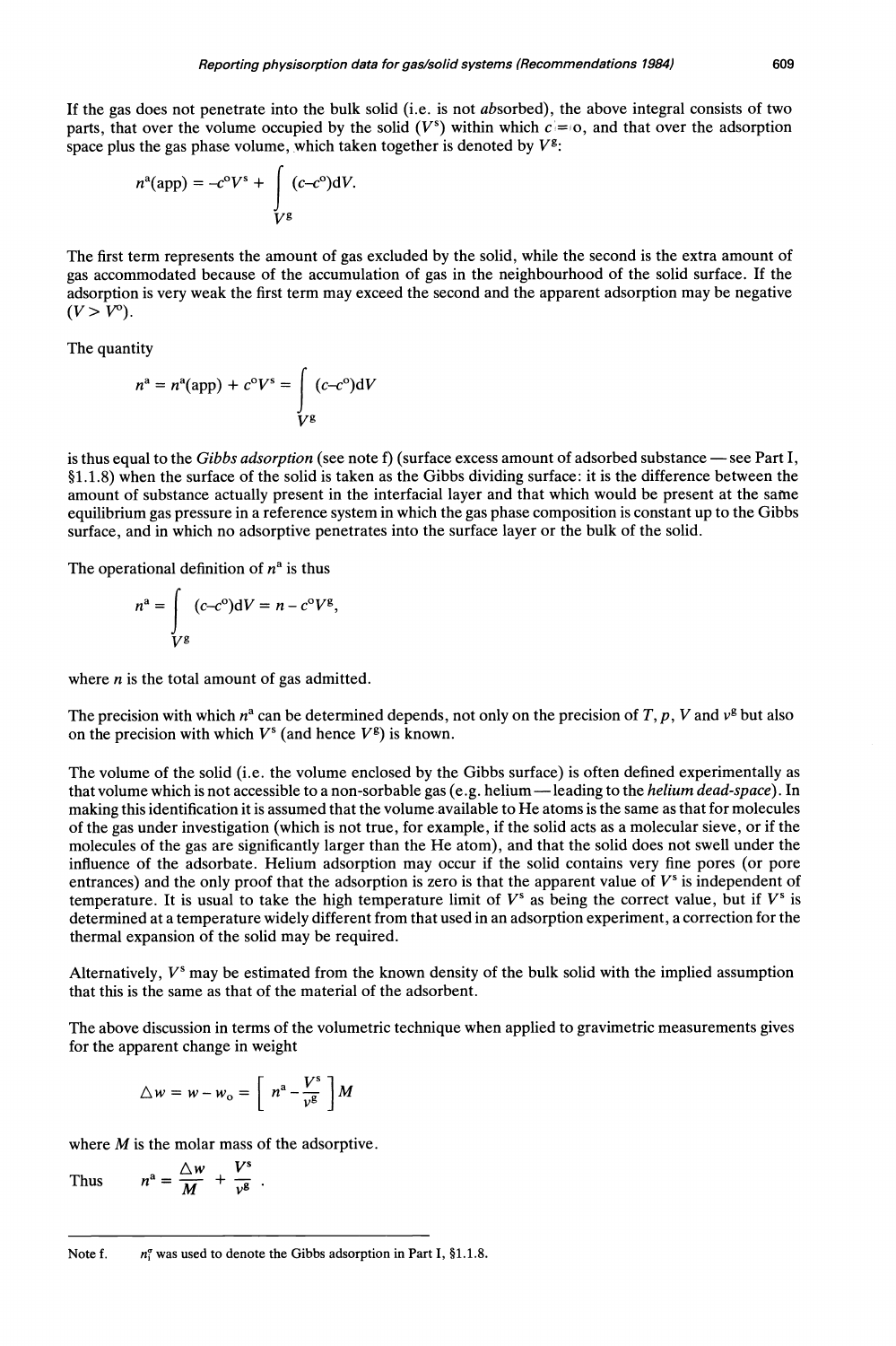The second term on the right-hand-side is the buoyancy correction which has the same origin as the deadspace correction in a volumetric determination.

An alternative but less useful definition of adsorption is

$$
n^{\rm s} = \int\limits_{V_{\rm a}} c \mathrm{d}V
$$

where  $V_a = \tau A_s$  is the volume of the interfacial layer (see Note g) and c is the local concentration.  $V_a$  has to be defined on the basis of some appropriate model of gas adsorption which gives a value of  $\tau$  the layer thickness. Provided that the equilibrium pressure is sufficiently low and the adsorption not too weak, then

$$
n^{\rm s}=n^{\rm a}~;~~
$$

the surface excess amount  $(n^a)$  and total amount  $(n^s)$  of substance in the adsorbed layer become indistinguishable and the general term amount adsorbed is applicable to both quantities.

## SECTION 4. EXPERIMENTAL PROCEDURES

#### 4.1 Outgassing the adsorbent

Prior to the determination of an adsorption isotherm all of the physisorbed species should be removed from the surface of the adsorbent. This may be achieved by outgassing, i.e. exposure of the surface to a high vacuum — usually at elevated temperature . To obtain reproducible isotherms , it is necessary to control the outgassing conditions (temperature programme, change in pressure over the adsorbent and the residual pressure) to within limits which depend on the nature of the adsorption system. Instead of exposing the adsorbent to a high vacuum, it is sometimes expedient to achieve adequate cleanliness of the surface by flushing the adsorbent with an inert gas (which may be the adsorptive) at elevated temperature. With certain microporous solids reproducible isotherms are only obtained after one or more adsorptiondesorption cycles. This problem can be overcome by flushing with the adsorptive and subsequent heating in vacuum.

Where physisorption measurements are to be employed for the determination of surface area and/or porosity, the rigorous surface cleanliness required in chemisorption studies is unnecessary and outgassing to a residual pressure of  $\approx 10$  mPa is usually considered satisfactory. Such conditions are readily achieved with the aid of conventional vacuum equipment — usually a combination of a rotary and diffusion pump in conjunction with a liquid nitrogen trap. The rate of desorption is strongly temperature dependent and to minimize the outgassing time, the temperature should be the maximum consistent with the avoidance of changes in the nature of the adsorbent and with the achievement of reproducible isotherms. Outgassing at too high a temperature or under ultra high vacuum conditions (residual pressure  $\lt 1$   $\mu$ Pa), as well as flushing with certain gases may lead to changes in the surface composition, e.g. decomposition of hydroxides or carbonates, formation of surface defects or irreversible changes in texture.

For most purposes the outgassing temperature may be conveniently selected to lie within the range over which the thermal gravimetric curve obtained in vacuo exhibits a minimum slope.

To monitor the progress of outgassing, it is useful to follow the change in gas pressure by means of suitable vacuum gauges and, if the experimental technique permits, the change in weight of the adsorbent. Further information on the effect of outgassing may be obtained by the application of temperature programmed desorption in association with evolved gas analysis (e.g. using mass spectrometry).

## 4.2 Determination of the adsorption isotherm

It is essential to take into account a number of potential sources of experimental error in the determination of an adsorption isotherm. In the application of a volumetric technique involving a dosing procedure it must be kept in mind that any errors in the measured doses of gas are cumulative and that the amount remaining unadsorbed in the dead space becomes increasingly important as the pressure increases. In particular, the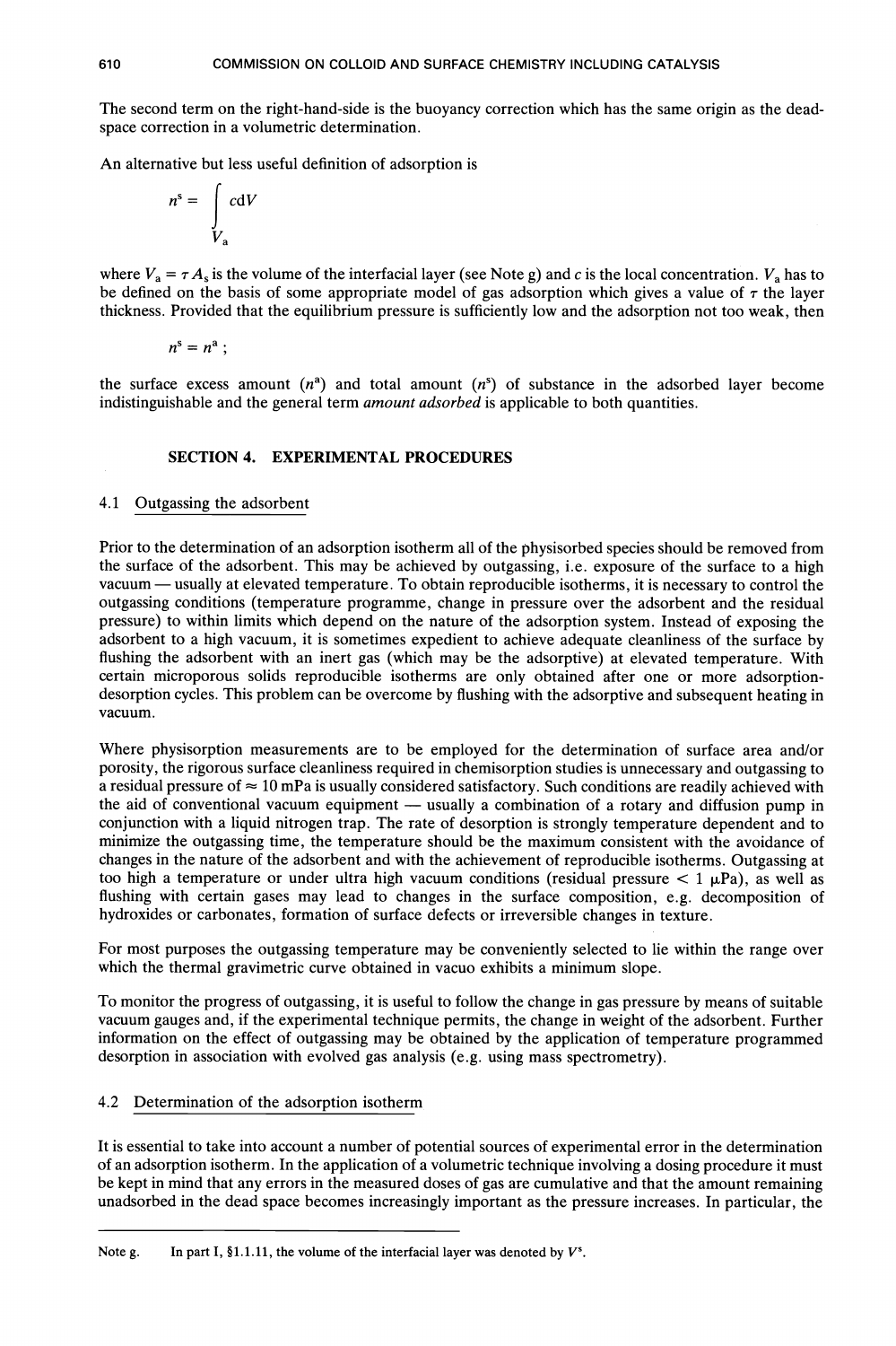accuracy of nitrogen adsorption measurements at temperatures of about 77 K will depend on the control of the following factors:—

- (i) Gas burettes and other parts of the apparatus containing appreciable volumes of gas must be thermostatted, preferably to  $\pm$  0.1°C. If possible the whole apparatus should be maintained at reasonably constant temperature.
- (ii) The pressure must be measured accurately (to  $\pm$  10 Pa). If a mercury manometer is used the tubes should be sufficiently wide — preferably  $\approx 1$  cm in diameter.
- (iii) The level of liquid nitrogen in the cryostat bath must be kept constant to within a few millimetres, preferably by means of an automatic device.
- (iv) The sample bulb must be immersed to a depth of at least 5 cm below the liquid nitrogen level.
- (v) The temperature of the liquid nitrogen must be monitored, e.g. by using a suitably calibrated nitrogen or oxygen vapour pressure manometer or a suitable electrical device.
- (vi) The nitrogen used as adsorptive must be of purity not less than 99.9%.
- (vii) The conditions chosen for pretreatment of the adsorbent must be carefully controlled and monitored (i. e .the outgassing time and temperature and the residual pressure , or conditions of flushing with adsorptive).
- (viii) It is recommended that the outgassed weight of the adsorbent should be determined either before or after the adsorption measurements. In routine work it may be convenient to admit dry air or nitrogen to the sample after a final evacuation under the same conditions as those used for the pretreatment.

In the application of a gravimetric technique, (ii) to (viii) must be taken into account and also special attention must be given to the control and measurement of the adsorbent temperature and to the assessment of the buoyancy corrections. Thermal transpiration effects should be allowed for if volumetric or gravimetric measurements are made at low pressure.

## SECTION 5. EVALUATION OF ADSORPTION DATA

5.1 Presentation of primary data

The quantity of gas adsorbed may be measured in any convenient units: moles, grams and cubic centimetres at s.t.p. have all been used. For the presentation of the data it is recommended that the amount adsorbed should be expressed in moles per gram of the *outgassed* adsorbent. The mode of outgassing and if possible the composition of the adsorbent should be specified and its surface characterised. To facilitate the comparison of adsorption data it is recommended that adsorption isotherms be displayed in graphical form with the amount adsorbed (preferably  $n^a$  in mol  $g^{-1}$ ) plotted against the equilibrium relative pressure  $(p/p^o)$ , where  $p<sup>o</sup>$  is the saturation pressure of the pure adsorptive at the temperature of the measurement, or against  $p$  when the temperature is above the critical temperature of the adsorptive. If the adsorption measurements are made under conditions where the gas phase deviates appreciably from ideality (e.g. at high pressure), it is desirable that the isotherms should be presented in terms of gas fugacity rather than pressure. If the surface area of the adsorbent is known the amount adsorbed may be expressed as number of molecules, or moles per unit area (i.e.  $N^a$  molecules m<sup>-2</sup> or  $n^a$  mol m<sup>-2</sup>). Adsorption data obtained with well-defined systems should be given in tabular form, but if this is not possible they should be deposited in an accessible source.

## 5.2 Classification of adsorption isotherms

The majority of physisorption isotherms may be grouped into the six types shown in Figure 2. In most cases at sufficiently low surface coverage the isotherm reduces to a linear form (i.e.  $n^a \propto p$ ), which is often referred to as the Henry's Law region (see Note h).

The reversible Type I isotherm (see Note i) is concave to the  $p/p^{\circ}$  axis and  $n^{\circ}$  approaches a limiting value as  $p/p^{\circ} \rightarrow 1$ . Type I isotherms are given by microporous solids having relatively small external surfaces (e.g. activated carbons, molecular sieve zeolites and certain porous oxides), the limiting uptake being governed by the accessible micropore volume rather than by the internal surface area.

Note h. On heterogeneous surfaces this linear region may fall belowthe lowest experimentally measurable pressure.

Note i. Type I isotherms are sometimes referred to as *Langmuir isotherms*, but this nomenclature is not recommended.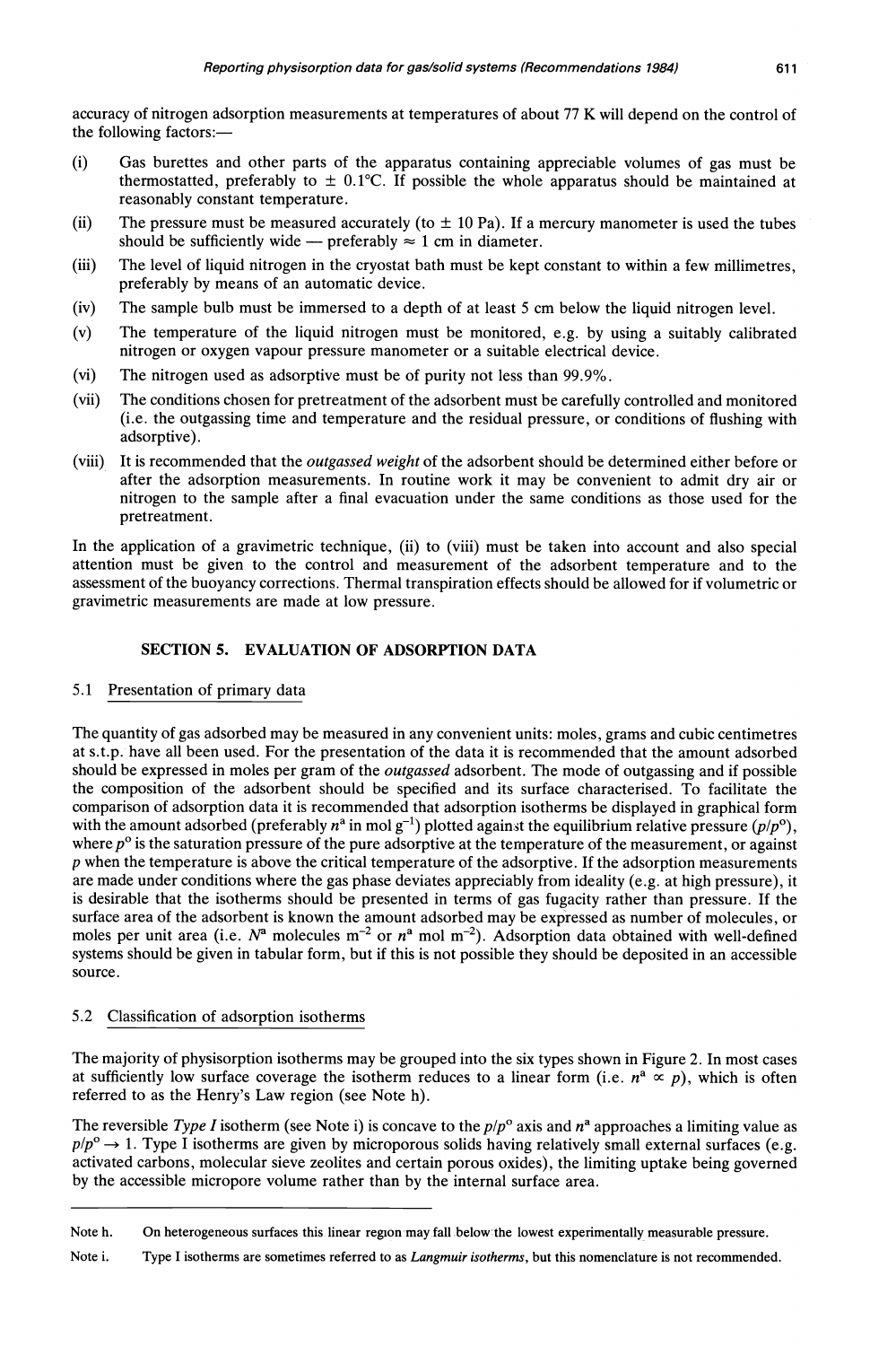

Fig. 2. Types of physisorption isotherms

Fig. 3. Types of hysteresis ioops

The reversible Type II isotherm is the normal form of isotherm obtained with a non-porous or macroporous adsorbent. The Type II isotherm represents unrestricted monolayer-multilayer adsorption. Point B , the beginning of the almost linear middle section of the isotherm, is often taken to indicate the stage at which monolayer coverage is complete and multilayer adsorption about to begin.

The reversible Type III isotherm is convex to the  $p/p^{\circ}$  axis over its entire range and therefore does not exhibit a Point B. Isotherms of this type are not common, but there are a number of systems (e.g. nitrogen on polyethylene) which give isotherms with gradual curvature and an indistinct Point B .In such cases , the adsorbate-adsorbate interactions play an important role.

Characteristic features of the Type IV isotherm are its hysteresis loop, which is associated with capillary condensation taking place in mesopores, and the limiting uptake over a range of high  $p/p^{\circ}$ . The initial part of the Type IV isotherm is attributed to monolayer-multilayer adsorption since it follows the same path as the corresponding part of a Type II isotherm obtained with the given adsorptive on the same surface area of the adsorbent in a non-porous form. Type IV isotherms are given by many mesoporous industrial adsorbents.

The Type V isotherm is uncommon; it is related to the Type III isotherm in that the adsorbent-adsorbate interaction is weak, but is obtained with certain porous adsorbents.

The Type VI isotherm, in which the sharpness of the steps depends on the system and the temperature, represents stepwise multilayer adsorption on a uniform non-porous surface. The step-height now represents the monolayer capacity for each adsorbed layer and, in the simplest case, remains nearly constant for two or three adsorbed layers. Amongst the best examples of Type VI isotherms are those obtained with argon or krypton on graphitised carbon blacks at liquid nitrogen temperature.

#### 5.3 Adsorption hysteresis

Hysteresis appearing in the multilayer range of physisorption isotherms is usually associated with capillary condensation in mesopore structures. Such hysteresis loops may exhibit a wide variety of shapes. Two extreme types are shown as  $H1$  (formerly Type A) and  $H4$  in Figure 3. In the former the two branches are almost vertical and nearly parallel over an appreciable range of gas uptake, whereas in the latter they remain nearly horizontal and parallel over a wide range of  $p/p^{\circ}$ . In certain respects Types H2 and H3 (formerly termed Types E and B, respectively) may be regarded as intermediate between these two extremes. A feature common to many hysteresis loops is that the steep region of the desorption branch leading to the lower closure point occurs (for a given adsorptive at a given temperature) at a relative pressure which is almost independent of the nature of the porous adsorbent but depends mainly on the nature of the adsorptive (e.g. for nitrogen at its boiling point at  $p/p^{\circ} \approx 0.42$  and for benzene at 25°C at  $p/p^{\circ} \approx 0.28$ ).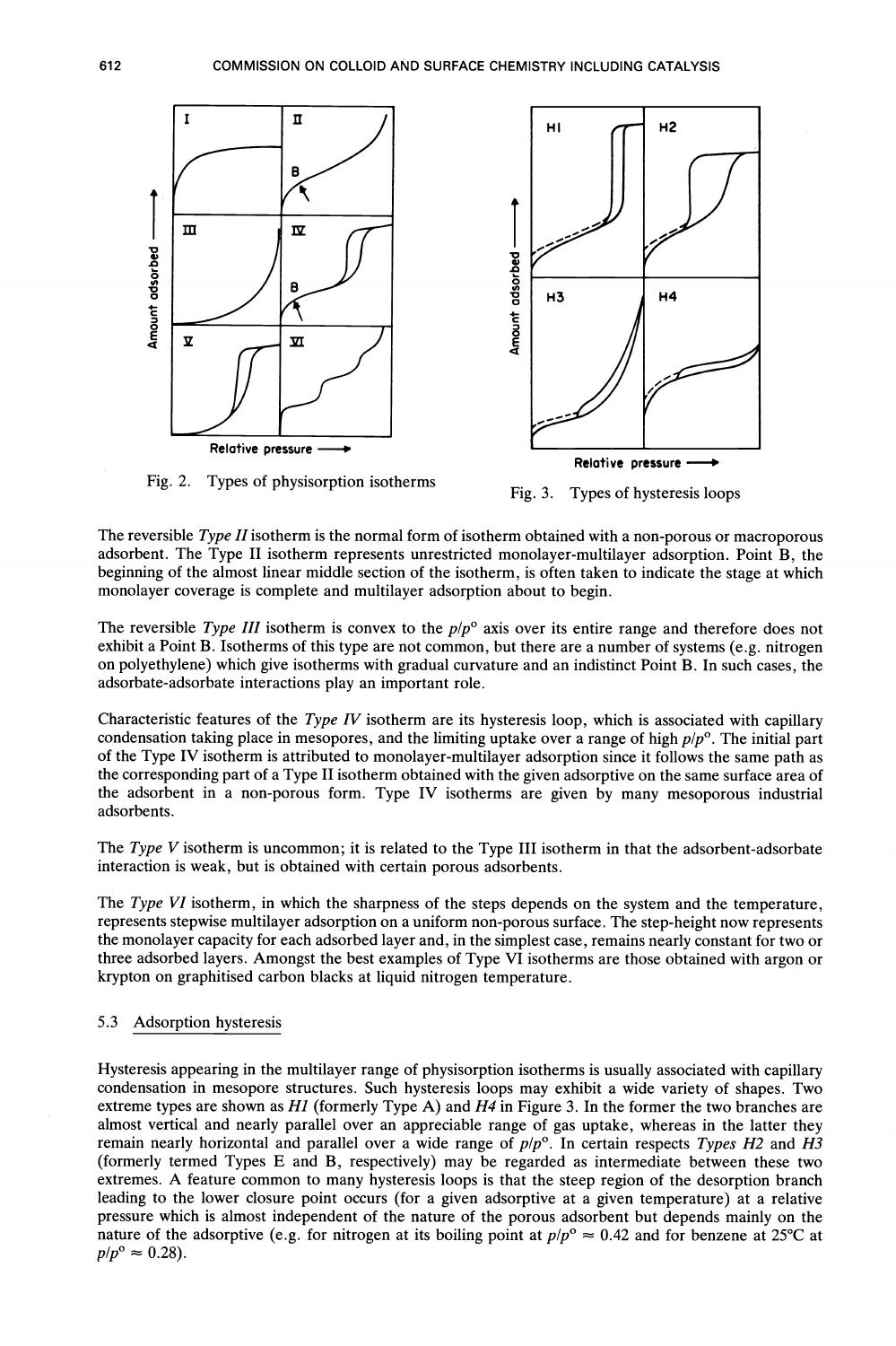Although the effect of various factors on adsorption hysteresis is not fully understood, the shapes of hysteresis loops have often been identified with specific pore structures. Thus, Type H1 is often associated with porous materials known, from other evidence, to consist of *agglomerates* (see Note j) or compacts of approximately uniform spheres in fairly regular array, and hence to have narrow distributions of pore size. Many porous adsorbents (e.g. inorganic oxide gels and porous glasses) tend to give Type H2 loops, but in such systems the distribution of pore size and shape is not well-defined. Indeed, the H2 loop is especially difficult to interpret: in the past it was attributed to a difference in mechanism between condensation and evaporation processes occurring in pores with narrow necks and wide bodies (often referred to as 'ink bottle' pores), but it is now recognised that this provides an over-simplified picture and the role of network effects must be taken into account.

The Type H3 loop, which does not exhibit any limiting adsorption at high  $p/p^{\circ}$ , is observed with aggregates (see Note j) of plate-like particles giving rise to slit-shaped pores. Similarly, the Type H4 loop is often associated with narrow slit-like pores, but in this case the Type I isotherm character is indicative of microporosity.

With many systems, especially those containing micropores, low pressure hysteresis (indicated by the dashed lines in Figure 3), may be observed extending to the lowest attainable pressures . Removal of the residual adsorbed material is then possible only if the adsorbent is outgassed at higher temperatures. This phenomenon may be associated with the swelling of a non-rigid porous structure or with the irreversible uptake of molecules in pores (or through pore entrances) of about the same width as that of the adsorbate molecule or in some instances with an irreversible chemical interaction of the adsorbate with the adsorbent.

## SECTION 6. DETERMINATION OF SURFACE AREA

## 6.1 Application of the BET method

The Brunauer-Emmett-Teller (BET) gas adsorption method has become the most widely used standard procedure for the determination of the surface area of finely-divided and porous materials, in spite of the oversimplification of the model on which the theory is based.

It is customary to apply the BET equation in the linear form

$$
\frac{p}{n^{\mathbf{a}} \cdot (p^{\mathbf{o}} - p)} = \frac{1}{n_{\mathbf{m}}^{\mathbf{a}} \cdot C} + \frac{(C-1) p}{n_{\mathbf{m}}^{\mathbf{a}} \cdot C p^{\mathbf{o}}}
$$

where  $n^a$  is the amount adsorbed at the relative pressure  $p/p^o$  and  $n_m^a$  is the monolayer capacity.

According to the BET theory  $C$  is related exponentially to the enthalpy (heat) of adsorption in the first adsorbed layer. It is now generally recognised, however, that although the value of C may be used to characterise the shape of the isotherm in the BET range it does not provide a quantitative measure of enthalpy of adsorption but merely gives an indication of the magnitude of the adsorbent-adsorbate interaction energy. Thus, in reporting BET data it is recommended that C values are stated, but not converted to enthalpies of adsorption.

A high value of  $C \approx 100$ ) is associated with a sharp knee in the isotherm, thus making it possible to obtain by visual inspection the uptake at Point B, which usually agrees with  $n<sup>a</sup>$  derived from the above equation to within a few per cent. On the other hand, if C is low  $(< 20$ ) Point B cannot be identified as a single point on the isotherm. Since Point B is not itself amenable to any precise mathematical description, the theoretical significance of the amount adsorbed at Point B is uncertain.

The BET equation requires a linear relation between  $p/n^a (p^o-p)$  and  $p/p^o$  (i.e. the BET plot). The range of linearity is restricted to a limited part of the isotherm — usually not outside the  $p/p^{\circ}$  range of 0.05–0.30. Some adsorption systems give linear (or nearly linear) BET plots over several ranges of  $p/p^{\circ}$ , but it is only in the region around  $\theta = 1$  that the BET plot can be expected to yield the true value of  $n_m^{\text{a}}$ . This range is shifted to lower relative pressures in the case of systems having high adsorption energies, especially if the surface is energetically homogeneous, e.g. for the adsorption of nitrogen or argon on graphitised carbon or xenon on clean metal films.

Note j. An agglomerate is defined as an assemblage of particles rigidly joined together and an aggregate as an assemblage of particles which are loosely coherent.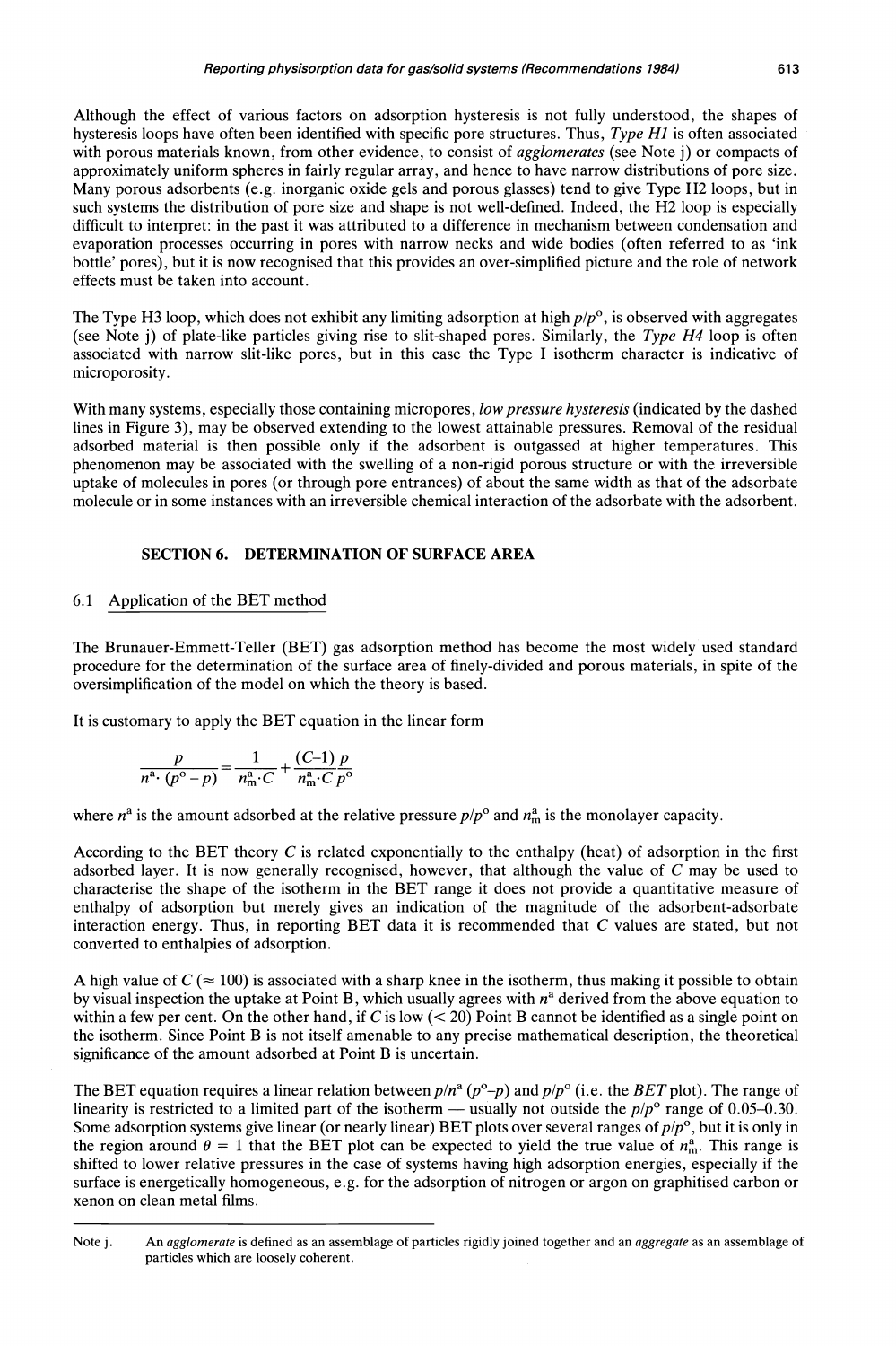The second stage in the application of the BET method is the calculation of the surface area (often termed the BET area) from the monolayer capacity. This requires a knowledge of the average area,  $a_m$  (molecular cross-sectional area), occupied by the adsorbate molecule in the complete monolayer. Thus

$$
A_{\rm s} \, (\text{BET}) = n_{\rm m}^{\rm a} \cdot L \cdot a_{\rm m}
$$

and

 $a<sub>s</sub>$  (BET) = A<sub>s</sub> (BET) /m

where  $A_s$  (BET) and  $a_s$  (BET) are the total and specific surface areas, respectively, of the adsorbent (of mass  $m$ ) and  $L$  is the Avogadro constant.

At the present time, nitrogen is generally considered to be the most suitable adsorptive for surface area determination and it is usually assumed that the BET monolayer is close-packed, giving  $a_{\rm m}$  (N<sub>2</sub>) = 0.162  $nm<sup>2</sup>$  at 77 K. With a wide range of adsorbents it appears that the use of this value leads to BET areas which are within 20 per cent of the true surface areas. The existence of a strictly constant value of  $a_m$  (N<sub>2</sub>) is unlikely, however, and a growing amount of evidence suggests that it may vary by up to about 20 per cent from one surface to another. With other adsorptives, arbitrary adjustments of the  $a<sub>m</sub>$  value are generally required to bring the BET area into agreement with the nitrogen value. The adjusted values of  $a_m$  for a particular adsorptive are dependent on temperature and the adsorbent surface. They may also differ appreciably from the value calculated for the close-packed monolayer on the basis of the density of the liquid or solid adsorptive. In view of this situation and the fact that full nitrogen isotherms may be conveniently measured at temperatures  $\approx$  77 K, it is recommended that nitrogen should continue to be used for the determination of both surface area and mesopore size distribution (Section 7.3).

The standard BET procedure requires the measurement of at least three and preferably five or more points in the appropriate pressure range on the  $N_2$  adsorption isotherm at the normal boiling point of liquid nitrogen.

For routine measurements of surface areas, e.g. of finely divided or porous industrial products, a simplified procedure may be used involving the determination of only a single point on the adsorption isotherm, lying within the linear range of the BET plot. On many solids the value of C for  $N_2$ , is usually sufficiently large (> 100) to warrant the assumption that the BET straight line passes through the origin of the coordinate system. Thus

$$
n_{\rm m}^{\rm a}=n^{\rm a}(1-p/p^{\rm o}).
$$

The validity of the simplifying assumption is usually within the variance of surface area determinations but needs to be checked for the particular system either by calibration against the standard BET procedure or by using surface area reference samples of the same material (see Section 6.2).

It is strongly recommended that in reporting  $a_s$  (BET) values, the conditions of outgassing (see Section 4.1), the temperature of the measurements, the range of linearity of the BET plot, the values of  $p^{\circ}$ ,  $n_{\rm m}^{\rm a}$ ,  $a_{\rm m}$  and C should all be stated.

If the standard BET procedure is to be used, it should be established that monolayer-multilayer formation is operative and is not accompanied by micropore filling (Section 8.3), which is usually associated with an increase in the value of  $C$  ( $> 200$ , say). It should be appreciated that the BET analysis does not take into account the possibility of micropore filling or penetration into cavities of molecular size. These effects can thus falsify the BET surface areas and in case of doubt their absence should be checked by means of an empirical method of isotherm analysis or by using surface area reference samples (see Section 6.2).

For the determination of *small specific surface areas* ( $\leq 5 \text{ m}^2 \text{g}^{-1}$ , say) adsorptives with relatively low vapour pressure are used in order to minimise the dead space correction, preferably krypton or xenon at liquid nitrogen temperature. In the case of krypton, use of the extrapolated  $p^{\circ}$  value for the supercooled liquid tends to give a wider range of linearity in the BET plot and larger monolayer capacities (the difference being  $\lt$  10%) as compared with those from  $p^{\circ}$  for the solid. Evaluation of surface areas is further complicated by the difficulty in choosing the value of  $a<sub>m</sub>$  which is found to vary from solid to solid if compared with the BET nitrogen areas  $(a_m$  (Kr) = 0.17–0.23 nm<sup>2</sup>;  $a_m$  (Xe) = 0.17–0.27 nm<sup>2</sup>). Since no generally valid recommendations can be made, it is essential to state the chosen  $p^{\circ}$  and  $a_{\rm m}$  values.

Ultrahigh vacuum techniques (basic pressure  $\approx 10^2 \mu Pa$ ) enable adsorption studies to be made on stringently *clean solid surfaces* whereas degassing under moderate vacuum conditions, as normally applied in surface area determinations, leave the adsorbent covered with a pre-adsorbed layer of impurities and/or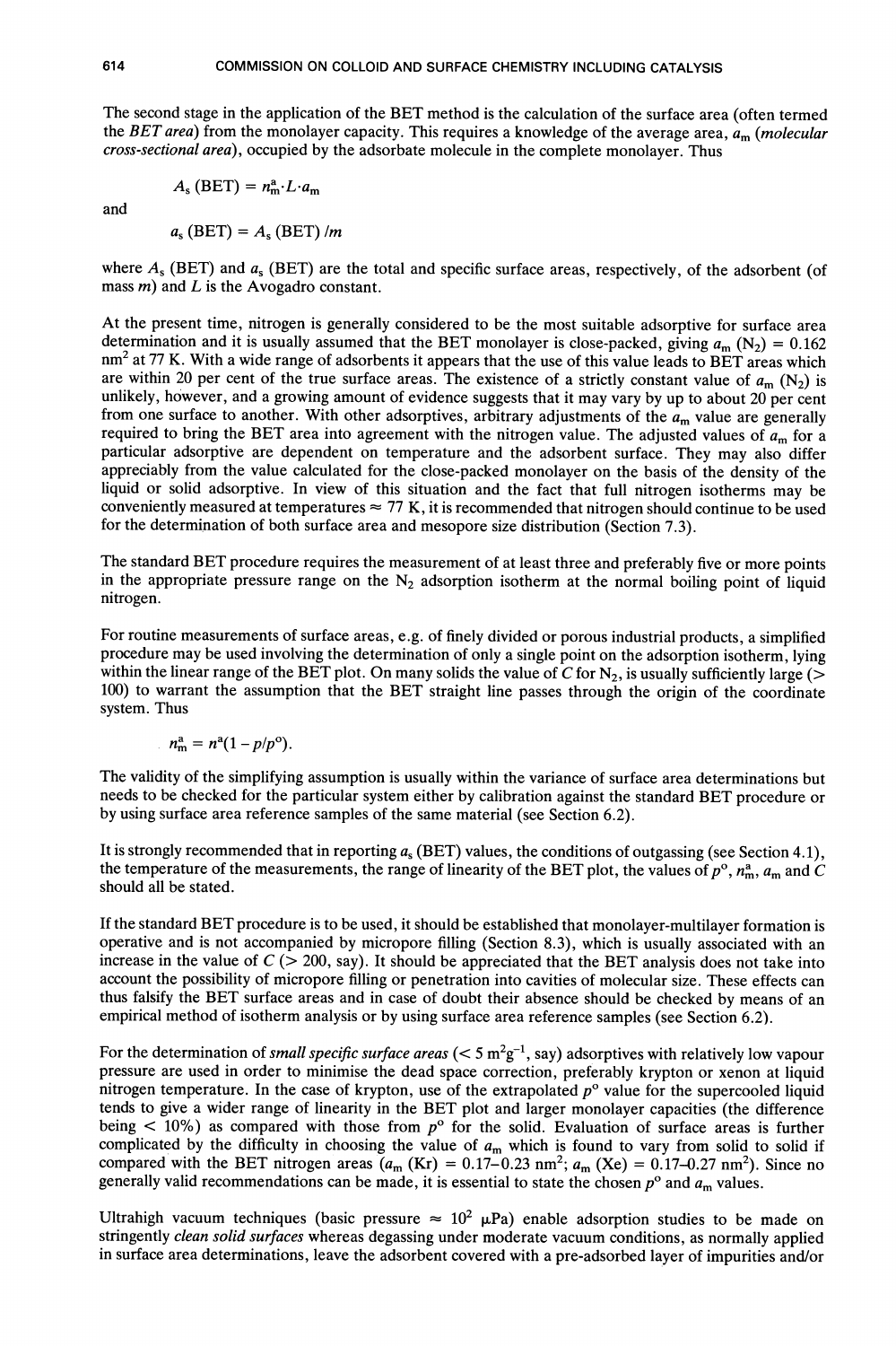the adsorbate. On subsequent adsorption (e.g. of  $N_2$  or noble gases) completion of the physisorbed monolayer is usually reached at  $p/p^{\circ} \approx 0.1$  whereas on clean surfaces this state occurs at  $p/p^{\circ}$  values which may be smaller by orders of magnitude. However, as mentioned above, it should be kept in mind that linearity of the BET plot does not in itself provide conclusive evidence for the validity of  $n_m^2$ .

Noble gas adsorption is often assumed to be the least complicated form of physisorption. However, on clean solid surfaces the molecular area may depend on the formation of ordered structures of the adsorbate in registry with the adsorbent lattice.

## 6.2 Empirical procedures for isotherm analysis

In view of the complexity of real solid/gas interfaces and the different mechanisms which may contribute to physisorption, it is hardly surprising to find that none of the current theories of adsorption is capable of providing a mathematical description of an experimental isotherm over its entire range of relative pressure. In practice, two different procedures have been used to overcome this problem. The first approach involves the application of various semi-empirical isotherm equations, the particular mathematical form depending on the range of the isotherm to be fitted and also on the nature of the system. The second procedure makes use of standard adsorption isotherms obtained with selected non-porous reference materials and attempts to explain differences in the isotherm shape in terms of the three different mechanisms of physisorption, i.e. monolayer-multilayer coverage, capillary condensation and micropore filling. In favourable cases, this approach can provide an independent assessment of the *total* surface area (for mesoporous, macroporous or non-porous solids) and an assessment of the *external* area for microporous solids (see Section 8.3). Much discussion has surrounded the choice of the standard isotherm, but it now seems generally accepted that it should be one obtained on a chemically similar adsorbent rather than one having the same value of C as the isotherm to be analysed.

## SECTION 7. ASSESSMENT OF MESOPOROSITY

#### 7.1 Properties of porous materials

Most solids of high surface area are to some extent porous. The texture of such materials is defined by the detailed geometry of the void and pore space. Porosity,  $\epsilon$ , is a concept related to texture and refers to the pore space in a material. An open pore is a cavity or channel communicating with the surface of a particle, as opposed to a closed pore. Void is the space or interstice between particles. In the context of adsorption and fluid penetration powder porosity is the ratio of the volume of voids plus the volume of open pores to the total volume occupied by the powder. Similarly, *particle porosity* is the ratio of the volume of open pores to the total volume of the particle. It should be noted that these definitions place the emphasis on the accessibility of pore space to the adsorptive.

The total pore volume,  $V_p$ , is often derived from the amount of vapour adsorbed at a relative pressure close to unity by assuming that the pores are then filled with condensed adsorptive in the normal liquid state.

If the solid contains no macropores, the isotherm remains nearly horizontal over a range of  $p/p^{\circ}$ approaching unity and the total pore volume is well-defined. In the presence of macropores the isotherm rises rapidly near  $p/p^{\circ} = 1$  and if the macropores are very wide may exhibit an essentially vertical rise. The limiting adsorption at the top of the steep rise can be identified reliably with the total pore volume only if the temperature on the sample is very carefully controlled and there are no 'cold spots' in the apparatus (which lead to bulk condensation of the gas and a false measure of adsorption in the volumetric method).

The *mean hydraulic radius*,  $r<sub>h</sub>$ , of a group of mesopores, is defined as

$$
r_{\rm h} = \left(\frac{V}{A_{\rm s}}\right)_p,
$$

where  $(V/A_s)_p$  is the ratio of the volume to the area of walls of the group.

If the pores have a well-defined shape there is a simple relationship between  $r<sub>h</sub>$  and the *mean pore radius*,  $r_{\rm p}$ . Thus, in the case of non-intersecting cylindrical capillaries

$$
r_{\rm p}=2r_{\rm h}.
$$

For a parallel-sided slit-shaped pore,  $r<sub>h</sub>$  is half the slit width.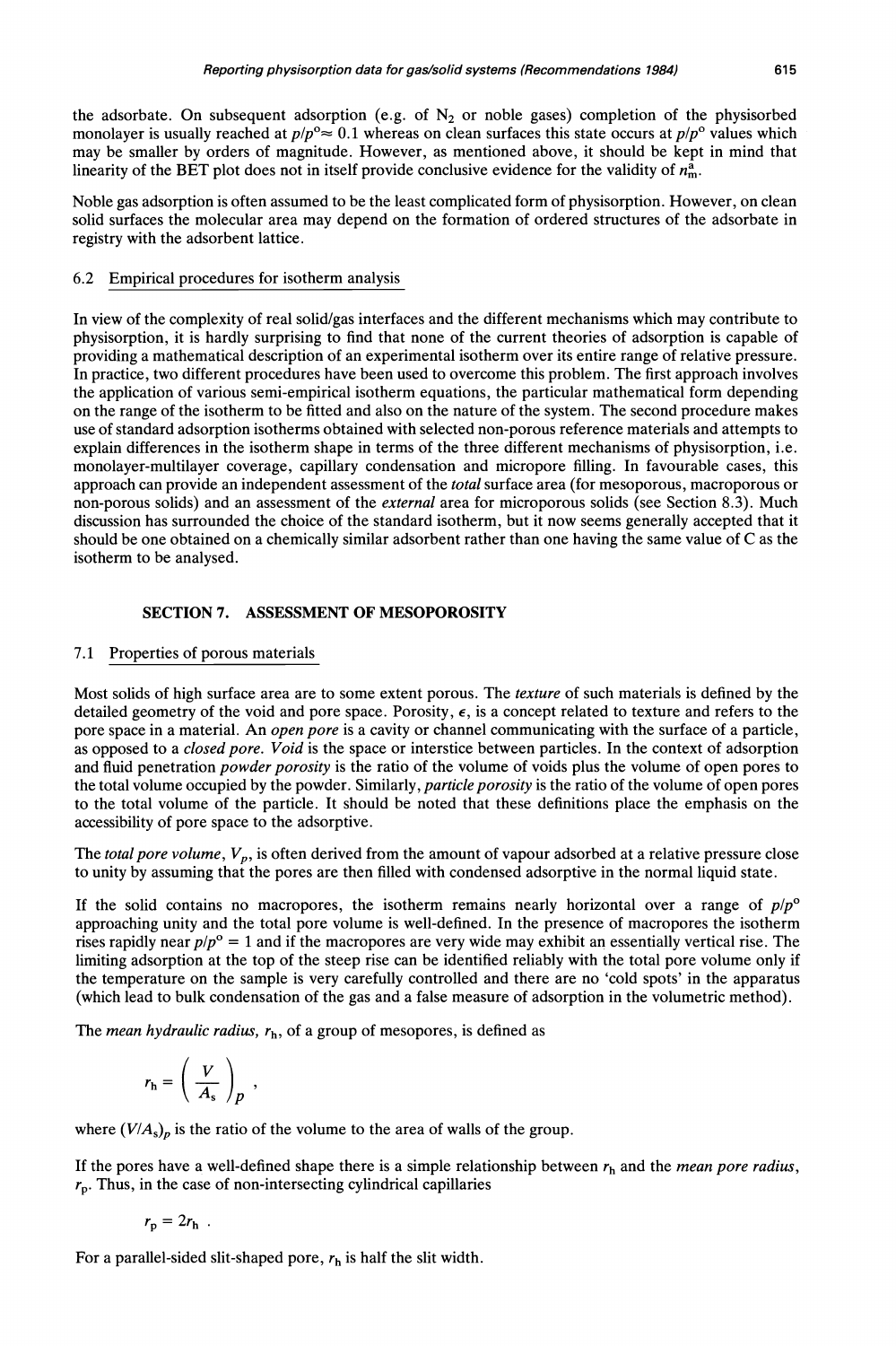The pore size distribution is the distribution of pore volume with respect to pore size. The computation of pore size distribution involves a number of assumptions (pore shape, mechanism of pore filling, validity of Kelvin equation etc.).

#### 7.2 Application of the Kelvin equation

Mesopore size calculations are usually made with the aid of the Kelvin equation in the form

$$
\frac{1}{r_1} + \frac{1}{r_2} = - \frac{RT}{\sigma^{1} s_{\nu}^{1}} \ln \left( \frac{p}{p^{\circ}} \right)
$$

which relates the principal radii,  $r_1$  and  $r_2$ , of curvature of the liquid meniscus in the pore to the relative pressure,  $p/p^{\circ}$ , at which condensation occurs; here  $\sigma^{\lg}$  is the surface tension of the liquid condensate and  $v^{\lg}$ is its molar volume. It is generally assumed that this equation can be applied locally to each element of liquid surface.

In using this approach to obtain the pore radius or pore width, it is necessary to assume: (i) a model for the pore shape and (ii) that the curvature of the meniscus is directly related to the pore width. The pore shape is generally assumed to be either cylindrical or slit-shaped: in the former case, the meniscus is hemispherical and  $r_1 = r_2$ ; in the latter case, the meniscus is hemicylindrical,  $r_1$  = width of slit and  $r_2 = \infty$ . and  $r_1 = r_2$ ; in the latter case, the meniscus is hemicylindrical,  $r_1 =$  width of slit and  $r_2 = \infty$ .<br>Bearrangement of the Kelvin equation and replacement of  $\left(\frac{1}{r_1} + \frac{1}{r_2}\right)$  by  $\frac{2}{r_1}$  gives

Rearrangement of the Kelvin equation and replacement of  $\left(\frac{1}{r_1} + \frac{1}{r_2}\right)$  by  $\frac{2}{r_k}$  gives

$$
r_{\rm K} = \frac{2\sigma^{1g}v^1}{RT \ln{(p^o/p)}}
$$

 $(r_K)$  is often termed the *Kelvin radius*).

If the radius of a cylindrical pore is  $r_p$  and a correction is made for the thickness of a layer already adsorbed on the pore walls, i.e. for the multilayer thickness, t, then

$$
r_{\rm p} = r_{\rm K} + t.
$$

Correspondingly, for a parallel-sided slit, the slit width,  $d_p$ , is given by

$$
d_{\rm p}=r_{\rm K}+2t.
$$

Values of  $t$  are obtained from the data for the adsorption of the same adsorptive on a non-porous sample having a similar surface to that of the sample under investigation.

#### 7.3 Computation of mesopore size distribution

In calculations of the mesopore size distribution from physisorption isotherms it is generally assumed (often tacitly): (a) that the pores are rigid and of a regular shape (e.g. cylindrical capillaries or parallel-sided s (b) that micropores are absent, and (c) that the size distribution does not extend continuously from the mesopore into the macropore range. Furthermore, to obtain the pore size distribution, which is usually expressed in the graphical form  $\Delta V_p/\Delta r_p$  vs.  $r_p$ , allowance must be made for the effect of multilayer adsorption in progressively reducing the dimensions of the free pore space available for capillary condensation.

The location and shape of the distribution curve is, of course, dependent on which branch of the hysteresis loop is used to compute the pore size. In spite of the considerable attention given to this problem, in the absence of any detailed knowledge of the pore geometry it is not possible to provide unequivocal general recommendations. In principle, the regions of metastability and instability should be established for the liquid/vapour meniscus in the various parts of a given pore structure, but in practice this would be extremely difficult to undertake in any but the simplest types of pore system.

Recent work has drawn attention to the complexity of capillary condensation in pore networks and has indicated that a pore size distribution curve derived from the desorption branch of the loop is likely to be unreliable if pore blocking effects occur. It is significant that a very steep desorption branch is usually found if the lower closure point of the loop is located at the limiting  $p/p^{\circ}$  (see Section 5.3). In particular, the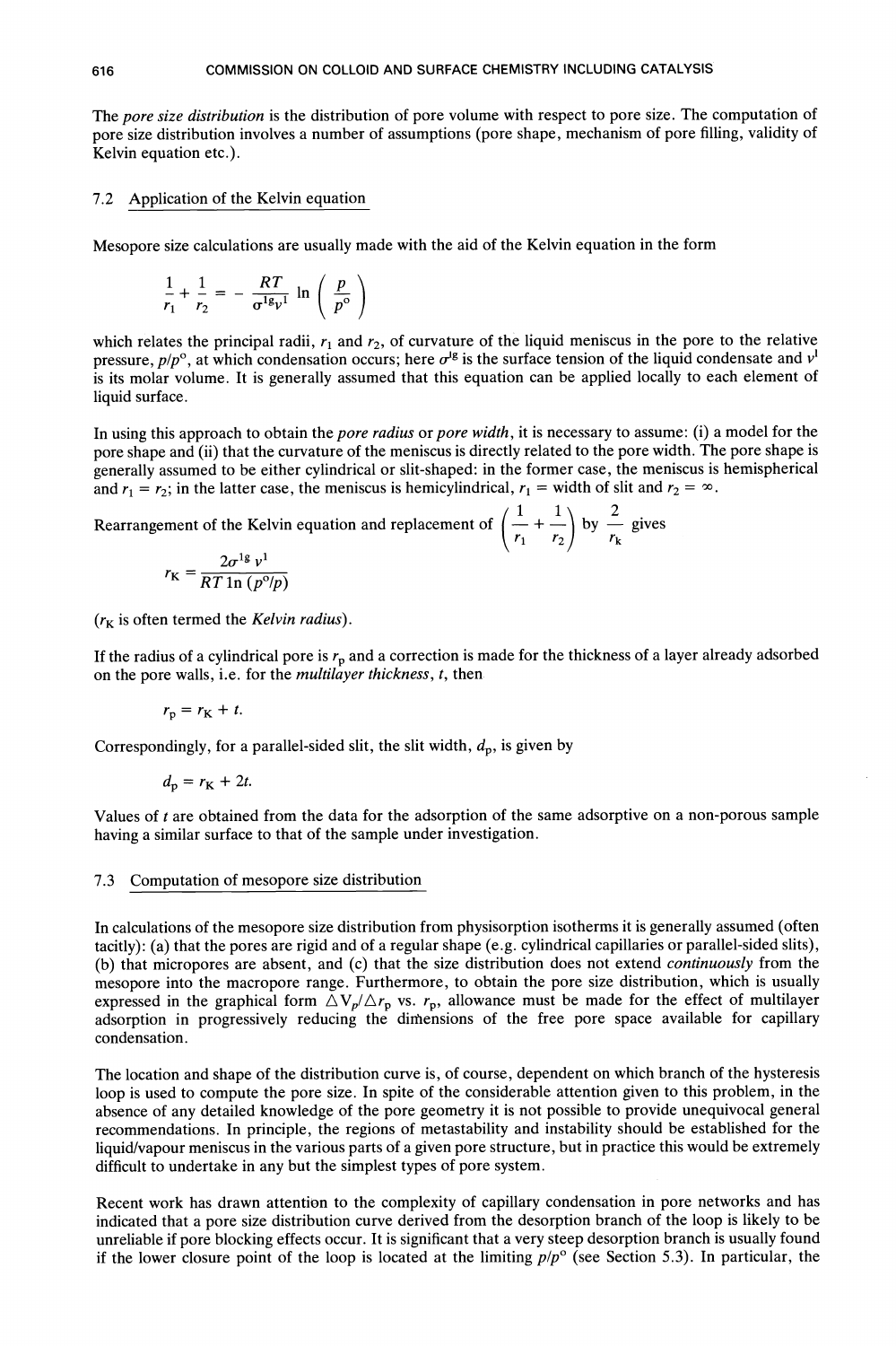desorption branch of a Type H2 loop is one that should not be used for the computation of pore size distribution.

It is evident from the above considerations that the use of the physisorption method for the determination of mesopore size distribution is subject to a number of uncertainties arising from the assumptions made and the complexities of most real pore structures. It should be recognised that derived pore size distribution curves may often give a misleading picture of the pore structure. On the other hand, there are certain features of physisorption isotherms (and hence of the derived pore distribution curves) which are highly characteristic of particular types of pore structures and are therefore especially useful in the study of industrial adsorbents and catalysts. Physisorption is one of the few non-destructive methods available for investigating mesoporosity, and it is to be hoped that future work will lead to refinements in the application of the method — especially through the study of model pore systems and the application of modern computer techniques.

## SECTION 8. ASSESSMENT OF MICROPOROSITY

## 8.1 Terminology

It is generally recognised that the mechanism of physisorption is modified in very fine pores (i.e. pores of molecular dimensions) since the close proximity of the pore walls gives rise to an increase in the strength of the adsorbent-adsorbate interactions. As a result of the enhanced adsorption energy, the pores are filled with physisorbed molecules at low  $p/p^{\circ}$ . Adsorbents with such fine pores are usually referred to as microporous.

The limiting dimensions of micropores are difficult to specify exactly, but the concept of *micropore filling* is especially useful when it is applied to the primary filling of pore space as distinct from the secondary process of capillary condensation in mesopores.

The terminology of pore size has become somewhat confused because it has been customary to designate the different categories of pores in terms of exact dimensions rather than by reference to the particular forces and mechanisms operating with the given gas-solid system (taking account of the size, shape and electronic nature of the adsorptive molecules and the surface structure of the adsorbent) as well as to the pore size and shape.

The upper limit of 2.0 nm for the micropore width was put forward as part of the IUPAC classification of pore size (see Appendix II, Part I). It now seem likely that there are two different micropore filling mechanisms, which may operate at  $p/p^{\circ}$  below the onset of capillary condensation: the first, occurring at low  $p/p^{\circ}$ , involves the entry of individual adsorbate molecules into very narrow pores; the second, at a somewhat higher  $p/p^{\circ}$ , is a *cooperative* process involving the interaction between adsorbate molecules.

It is recommended therefore that attention should be directed towards the mechanism of pore filling rather than to the specification of the necessarily rather arbitrary limits of pore size. Until further progress has been made it is undesirable to modify the original IUPAC classification or to introduce any new terms (e.g. ultrapores or ultramicropores).

## 8.2 Concept of surface area

In recent years a radical change has been taking place in the interpretation of the Type I isotherm for porous adsorbents. According to the classical Langmuir theory, the limiting adsorption  $n_{\rm p}^{\rm a}$  (at the plateau) represents completion of the monolayer and may therefore be used for the calculation of the surface area. The alternative view, which is now widely accepted, is that the initial (steep) part of the Type I isotherm represents micropore filling (rather than surface coverage) and that the low slope of the plateau is due to multilayer adsorption on the small external area.

If the latter explanation is correct, it follows that the value of  $A<sub>s</sub>$  (as derived by either BET or Langmuir analysis (see Note k) cannot be accepted as the true surface area of a microporous adsorbent. On the other hand, if the slope of the isotherm is not too low at higher  $p/p<sup>o</sup>$  and provided that capillary condensation is absent, it should (in principle) be possible to assess the *external* surface area from the multilayer region.

Note k. In fact, many microporous solids do not give linear BET plots although their Langmuir plots may be linear over an appreciable range of  $p/p^{\circ}$ .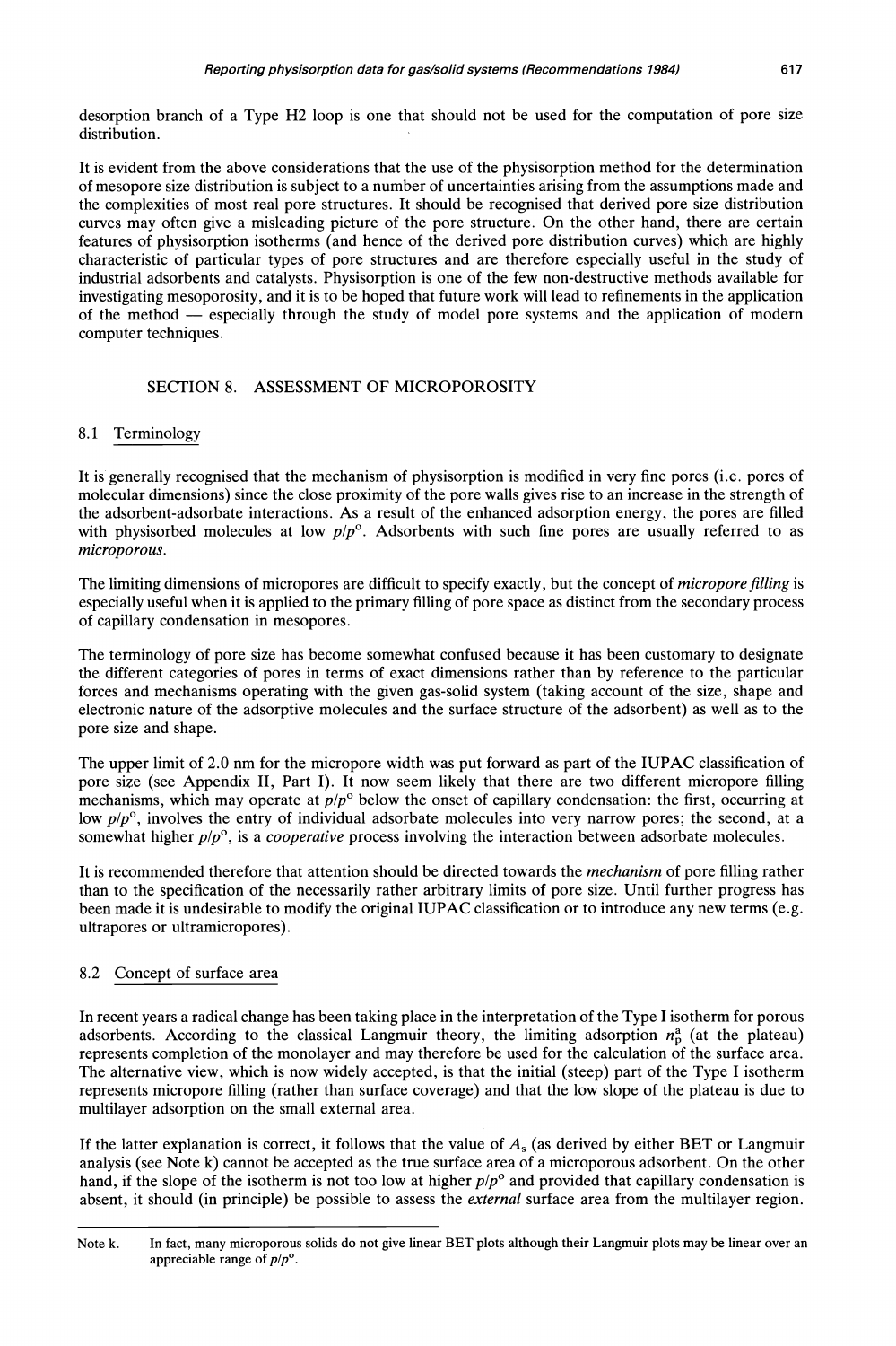In view of the above difficulties, it has been suggested that the term monolayer equivalent area should be applied to microporous solids. However, the exact meaning of this term may not always be clear and it is recommended that the terms Langmuir area or BET area be used where appropriate, with a clear indication of the range of linearity of the Langmuir, or BET, plot, the magnitude of  $C$  etc. (see Section 6.1).

#### 8.3 Assessment of micropore volume

No current theory is capable of providing a general mathematical description of micropore filling and caution should be exercised in the interpretation of derived quantities (e.g. micropore volume) obtained by the application of a relatively simple equation (e.g. the Dubinin-Radushkevich equation) to adsorption isotherm data over a limited range of  $p/p^{\circ}$  and at a single temperature. The fact that a particular equation gives a reasonably good fit over a certain range of an isotherm does not in itself provide sufficient evidence for a particular mechanism of adsorption.

The t-method and its extensions provide a simple means of comparing the shape of a given isotherm with that of a standard on a non-porous solid. In the original t-method, the amount adsorbed is plotted against  $t$ , the corresponding multilayer thickness calculated from the standard isotherm obtained with a non-porous reference solid. Any deviation in shape of the given isotherm from that of the standard is detected as a departure of the 't-plot' from linearity. For the assessment of microporosity, the thickness of the multilayer is irrelevant and it is preferable to replace t by the 'reduced' adsorption,  $\alpha_s$ , defined as  $(n^a/n_s^a)_{ref}$  where  $n_s^a$  is the amount adsorbed by the reference solid at a fixed relative pressure,  $p/p^{\circ} = s$ . An advantage of this method is that it can be used even when the standard isotherm does not exhibit a well-defined Point B, i.e. when the value of C is low. Once the standard  $\alpha_s$ -curve has been obtained for the particular gas-solid system at the given temperature, the  $\alpha_s$ -method can be applied in an analogous manner to the t-method. It is essential that the standard isotherms (or t-curves) be obtained with reference solids which are non-porous and of known surface structure. Further, it is strongly recommended that the standard isotherm should be one obtained for the particular adsorption system, and not by choosing a Type II isotherm which happens to have the same C value as the isotherm on a particular microporous solid.

Another procedure which may be used for the assessment of microporosity is the pre-adsorption method. In this approach the micropores are filled with large molecules (e.g. nonane), which are not removed by pumping the adsorbent at ambient temperature. In the most straightforward case, this procedure can provide an effective way of isolating the micropores and leaving the external surface available for the adsorption of nitrogen, or another suitable adsorptive.

#### SECTION 9. GENERAL CONCLUSIONS AND RECOMMENDATIONS

9.1 For evaluation of both the surface area and the pore size distribution from a single adsorption isotherm, nitrogen (at  $\approx$  77 K) is the recommended adsorptive except with solids of low surface area. If the surface area is relatively low ( $a_s < 5 \text{ m}^2 \text{g}^{-1}$ , say), krypton or xenon, also at  $\approx 77 \text{ K}$ , offer the possibility of higher precision in the actual measurement of the adsorption, but not necessarily higher accuracy in the resultant value of the surface area than could be obtained with nitrogen. When another adsorptive is used it should be calibrated against nitrogen with the aid of carefully selected reference solids.

9.2 For a given system at a given temperature, the adsorption isotherm should be reproducible, but the possibility of ageing of the adsorbent —e.g. through the uptake or loss of water —must always be borne in mind. The reproducibility of the adsorption should be checked whenever possible by measurement of an isotherm on a second sample (of different mass) of the given adsorbent.

9.3 The first stage in the interpretation of a physisorption isotherm is to identify the isotherm type and hence the nature of the adsorption process(es): monolayer-multilayer adsorption, capillary condensation or micropore filling. If the isotherm exhibits low pressure hysteresis (i.e. at  $p/p^{\circ} < 0.4$ , with nitrogen at 77 K) the technique should be checked to establish the degree of accuracy and reproducibility of the measurements.

9.4 The BET method is unlikely to yield a value of the actual surface area if the isotherm is of either Type I or Type III; on the other hand both Type II and Type IV isotherms are, in general, amenable to the BET analysis, provided that the value of C is neither too low nor too high and that the BET plot is linear for the region of the isotherm containing Point B. It is recommended that both the value of C and the range of linearity of the BET plot be recorded. If the value of C is found to be higher than normal for the particular gas-solid system, the presence of microporosity is to be suspected even if the isotherm is of Type II or Type IV; the validity of the BET area then needs checking, e.g. by the  $\alpha_s$ -method, in order to ascertain how closely the shape of the isotherm conforms to that of the standard isotherm in the monolayer range.